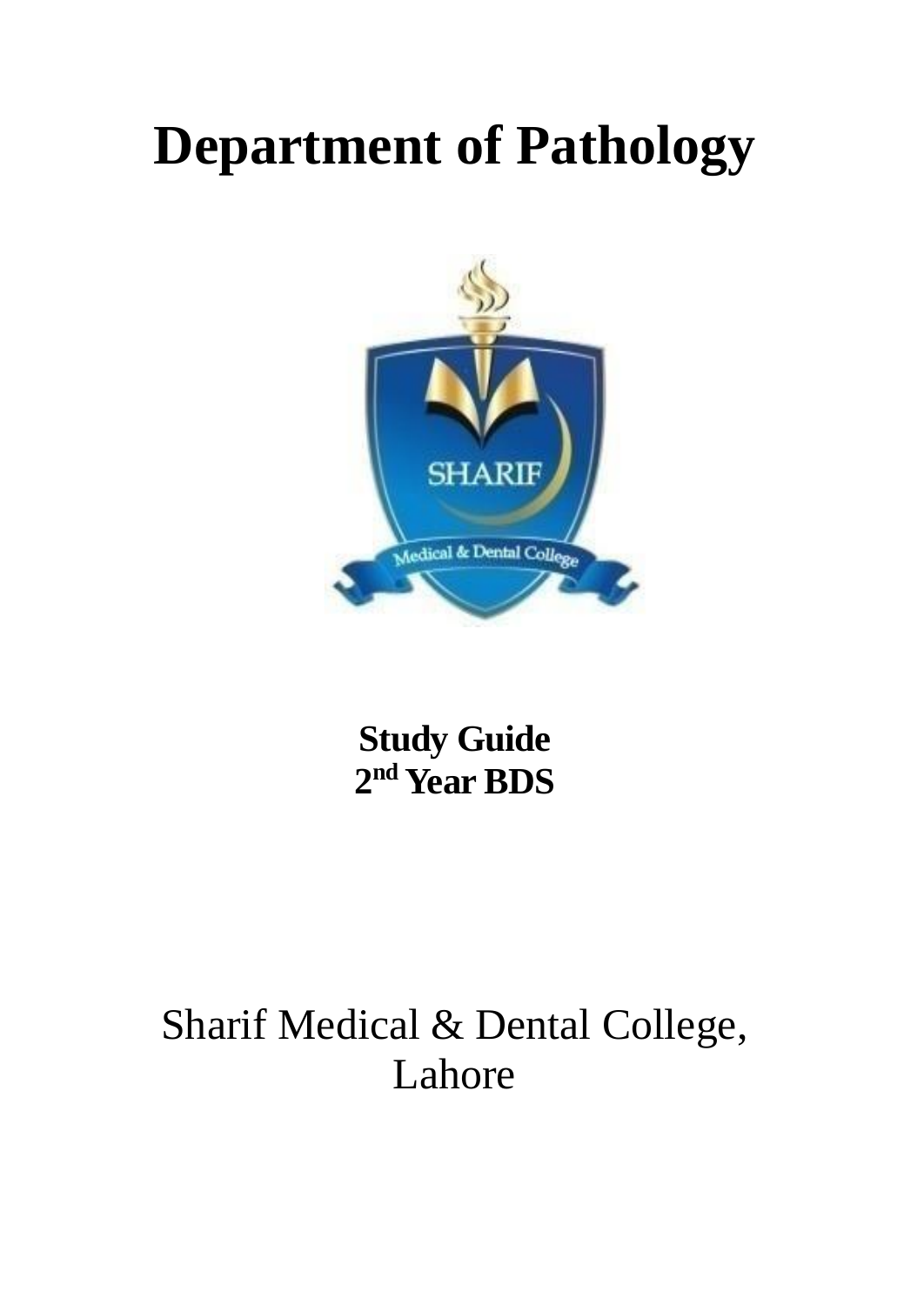

## **PREFACE**

Study guide plays a pivotal role in enhancing students' understanding and grasp of a subject. It acquaints the students about the course outline, teaching modules, and methodology. It also briefs about the assessment and evaluation policies in an academic session. This study guide aims to promote self-regulated learning among students. It gives an overview of course outcomes & learning objective.

This study guide has been carefully planned to keep in view the mission of UHS, Lahore, and the vision of our institute. It is tailored according to the students' needs. This would hopefully enable our young inquisitive minds to develop a good understanding of this subject and adequately prepare for the examination.

**Dr. Maria Aslam** MBBS, M.Phil, CHPE, CME Prof & HOD of Pathology SMDC, Lahore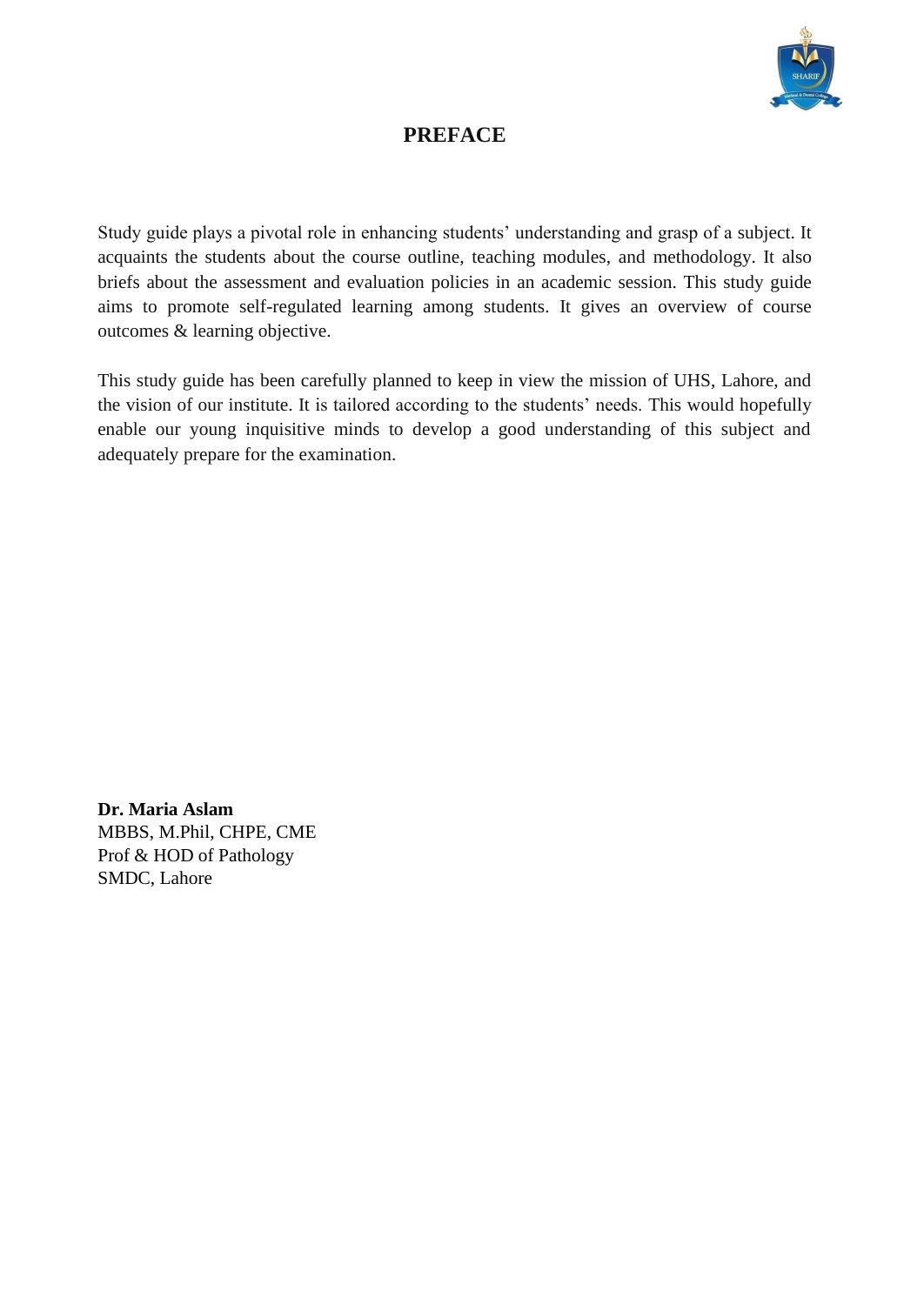

#### **VISION & MISSION OF UHS**

Qualitative and Quantitative Revolution in Medical Education and Research through Evolution and thereby improve Health Care delivery to Populace.

UHS shall be innovative global center of excellence in learning and research, supporting a community of scholars and professionals committed to serving society, promoting the development of students to reach their true potential in becoming competent, ethical, caring, and inquiring health professionals for the benefit of the country and the wider world.

#### **MISSION OF SMDC**

Sharif Medical & Dental College is dedicated to best serve the nation through preservation and dissemination of advanced knowledge and educating the students by latest trends in learning and research reaching levels pars excellence.

The Institution is committed to provide standardized quality medical education to its students by inculcating professional knowledge, skills and responsibilities in them with the aim of:

- Preparing them as modern physicians having initiative to act as future leaders in their respective fields and becoming lifelong learners.
- Encouraging the spirit of critical thinking through research and publication.
- Building up an understanding of the ethical values compatible with our religion, culture and social norms.
- Developing a sense of being responsible citizens of the society possessing professional competence and instilling in them the values of hard work and dedication thus preparing them to be accountable to the stakeholders and the state.

The Institution is devoted to keep abreast its faculty with the latest trends in Medical Education encompassing teaching/learning methodologies, assessment tools, research opportunities and professionalism to facilitate their professional development, competencies and commitment towards continues learning.

Our patient-centered mission is achieved by outstanding medical care & services in professional practice with due emphasis and focus on our local health needs.

Our mission further elaborate upon establishing academic and research facilities in areas of local demand under global gold standards and leading advancement in research, education & patient care.

#### **VISION OF SMDC**

To be recognized for the provision of a safe and functional environment conducive to collaborative teaching & learning, comfortable working atmosphere, and conducting world class research through professionalism and excellence.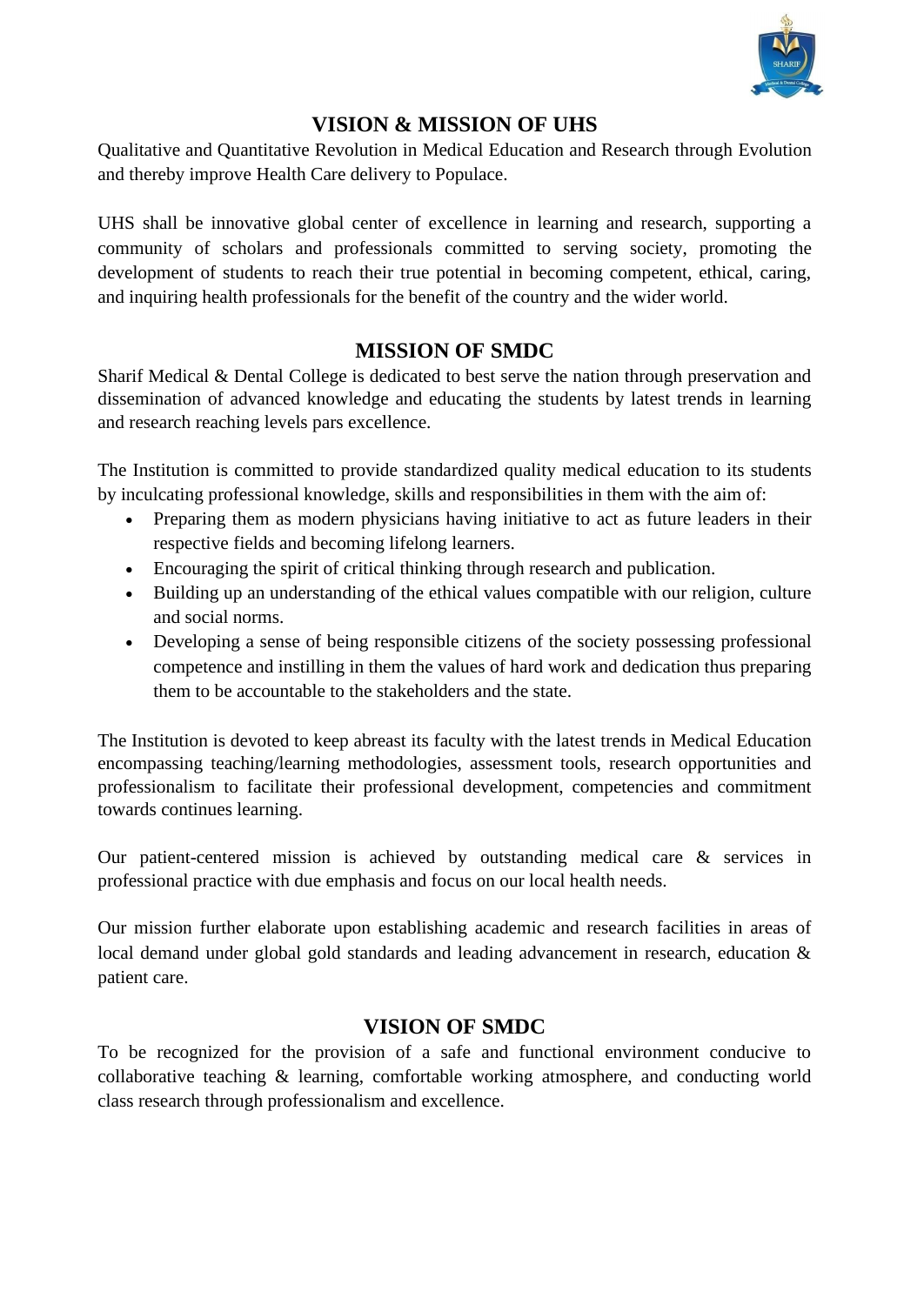

## **LIST OF CONTENTS**

| Sr. No | <b>Topic</b>                            | Page No's      |
|--------|-----------------------------------------|----------------|
| 01     | <b>Teaching and Learning Strategies</b> |                |
| 02     | List of Lectures                        | $\overline{2}$ |
| 03     | List of Practicals & Tutorials (SGDs)   | 7              |
| 04     | Learning Objectives                     | 11             |
| 05     | <b>Assessment Plan</b>                  | 18             |
| 06     | List of Faculty                         | 19             |
| 07     | Recommended Books & References          | 20             |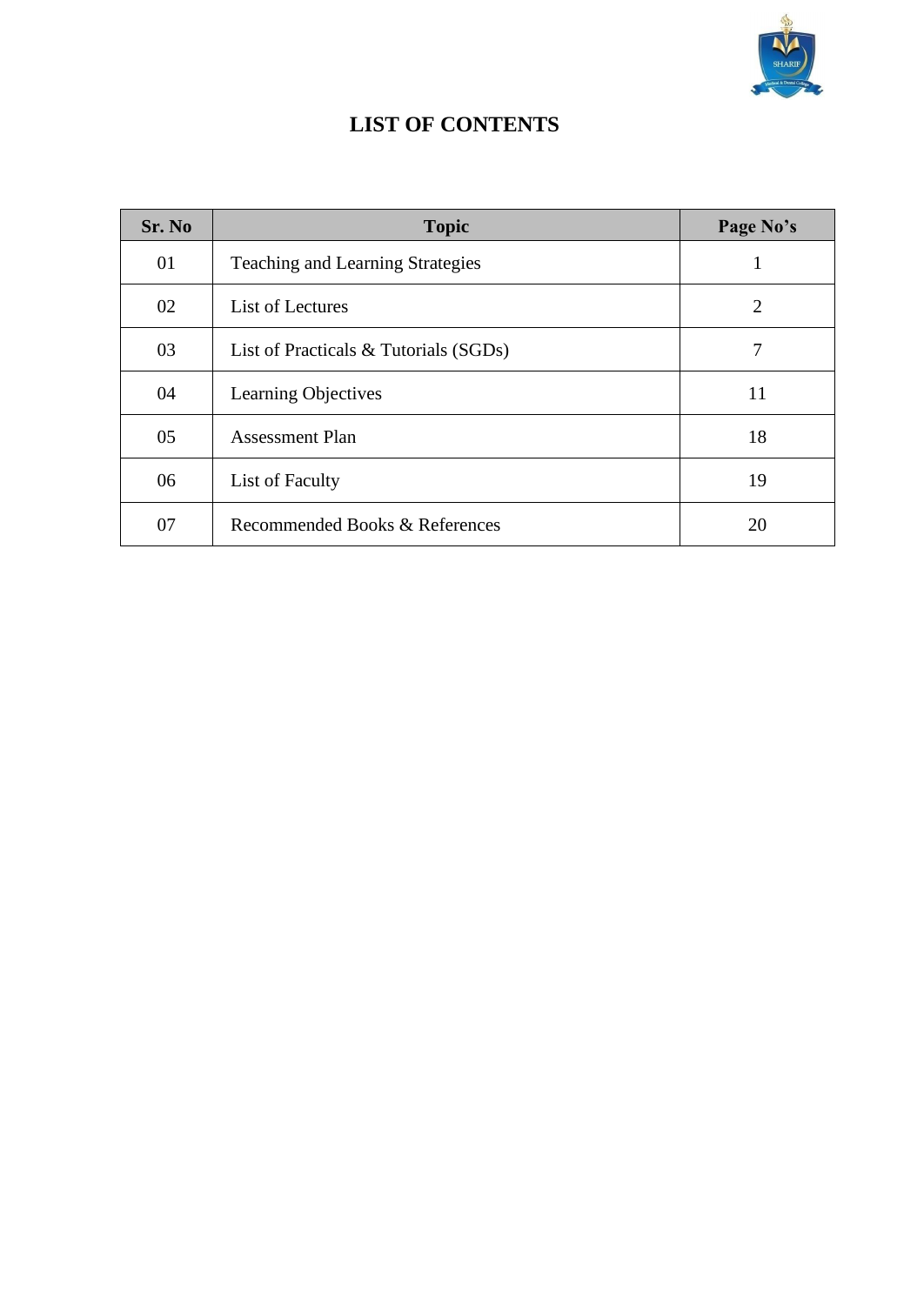

## **TEACHING AND LEARNING STRATEGIES**

#### **a) Modes of Information Transfer**

PMC has allocated 200 hours of teaching in the subject of General Pathology & Microbiology for the 2nd Year BDS course. Following teaching modules have been planned to impart core knowledge of General Pathology & Microbiology so that student can grasp the subject fully and is adequately prepared for university examinations.

#### **Large Group Interactive Session (LGIS)**

A total of 170-180 LGIS are planned for the entire year. The session will be conducted by the Professor, associate professors, and assistant professors. The session will be interactive and students should actively participate in them. At the start of each session, the learning outcome will be displayed.

#### **Practical Classes, Demonstration & Individual Performance**

One practical class has been planned per week. The class will be divided into 02 batches to conduct the practicals effectively and one batch will be entertained once a week for these sessions. Practicals will be conducted by demonstrators under the active supervision of senior faculty members. Students are required to enter their work in their practical notebooks and get them checked by the instructors regularly. It will comprise of practical on microscopic & gross appearance of the various organs & tissues. Practicals for the identification of various microbial organisms and laboratory safety procedures will also be conducted.

#### **Small-Group Discussion (SGD) & Case-based Learning**

The class will be divided into 02 batches. The batch will be further divided into smaller groups for effective learning. Topics for the SGD will be notified at the start of the month. Case-based learning and small group discussion will be conducted throughout the academic year. Clinical problems will be notified at least one week before the session. A senior demonstrator will be interactively facilitating the session and students are required to generate the discussion amongst themselves & the facilitator in line with the learning objectives of the topic.

#### **Students' presentation**

Presentations by the students were scheduled after the completion of the course. Topics will be allocated to students and each presentation will be of 10-15 minutes duration with a Question & Answersession after it. This will help to increase student's engagement in their learning.

#### **b) Venue for Learning Outcomes**

- Lecture Halls
- Practical Labouratory
- Tutorial rooms
- Skill Labouratory
- Libraries including audio visual
- Online classes- Zoom/Google class room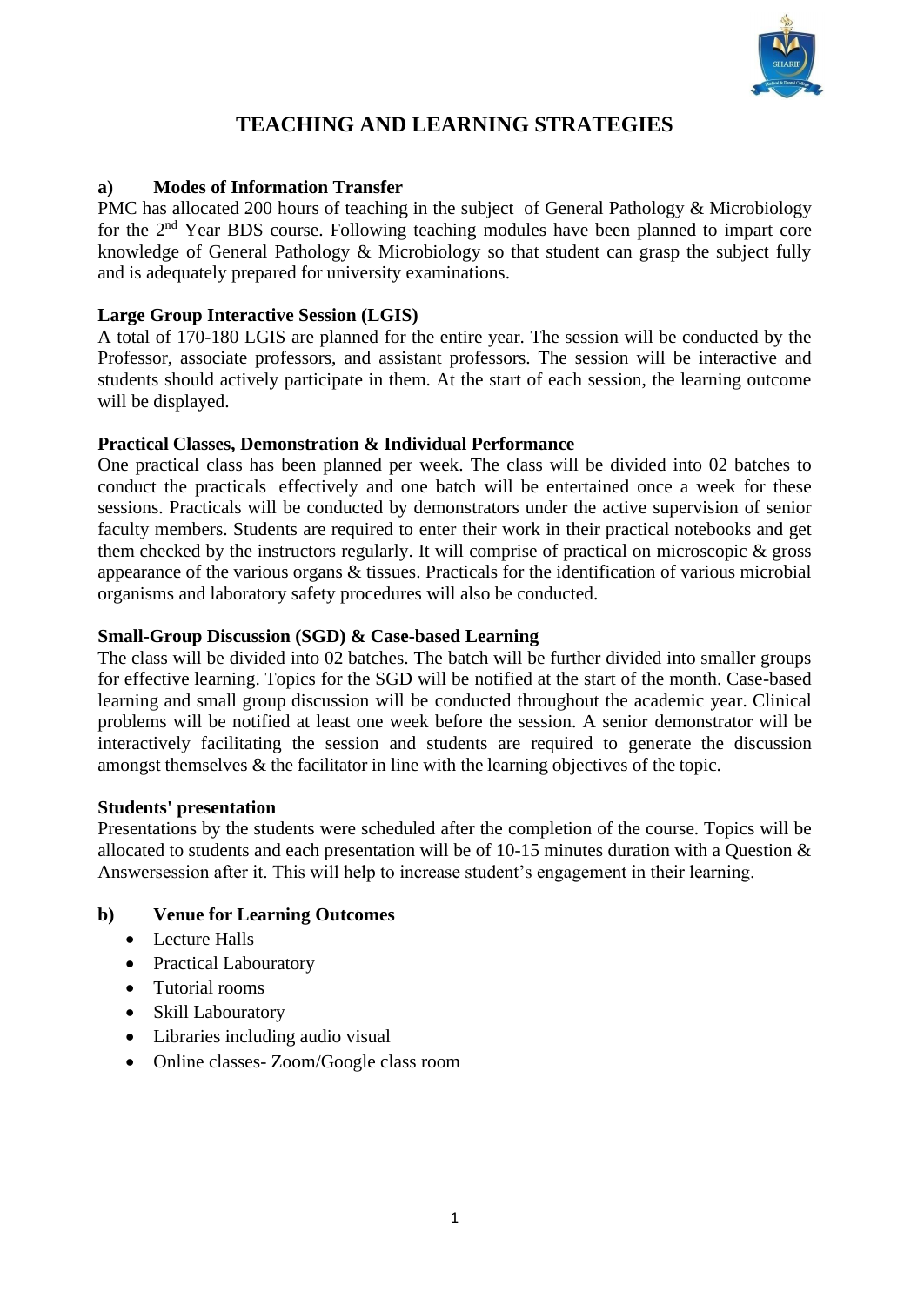

## **LIST OF LECTURES**

## **2nd Year BDS**

| <b>Cell Injury</b> |                                                                                                                           |                      |
|--------------------|---------------------------------------------------------------------------------------------------------------------------|----------------------|
| Sr. No.            | <b>Topic</b>                                                                                                              | <b>Doctor Name</b>   |
| $\mathbf{1}$       | Cell Injury: Infarction and gangrene oncosis and<br>autolysis, sequence of the ultrastructural and biochemical<br>changes | Prof. M. Tahir Saeed |
| $\overline{2}$     | Cell Injury: Causes of cell injury, reversible & irreversible<br>injury                                                   | Prof. M. Tahir Saeed |
| 3                  | Cell Injury: Mechanisms of cell injury                                                                                    | Prof. M. Tahir Saeed |
| 4                  | Cell Injury: Cellular adaptations                                                                                         | Prof. M. Tahir Saeed |
| 5                  | Cell Injury: Necrosis $&$ its types                                                                                       | Prof. M. Tahir Saeed |
| 6                  | Cell Injury: Apoptosis                                                                                                    | Prof. M. Tahir Saeed |
| 7                  | Cell Injury: Intracellular accumulations                                                                                  | Prof. M. Tahir Saeed |
| 8                  | Cell Injury: Calcification                                                                                                | Prof. M. Tahir Saeed |
| 9                  | Cell Injury: Metabolic disorders                                                                                          | Prof. M. Tahir Saeed |

#### **Inflammation and Mediators of Inflammation**

| Sr. No. | <b>Topic</b>                                                                                         | <b>Doctor Name</b> |
|---------|------------------------------------------------------------------------------------------------------|--------------------|
|         | Inflammation: Role of inflammation, acute inflammation                                               | Prof. Maria Aslam  |
| 2       | Inflammation: Vascular changes of acute inflammation                                                 | Prof. Maria Aslam  |
| 3       | Inflammation: Cellular events of acute inflammation                                                  | Prof. Maria Aslam  |
| 4       | Inflammation: Chemical mediators of inflammation &<br>arachidonic acid metabolism in inflammation    | Prof. Maria Aslam  |
| 5       | Inflammation: Exogenous and endogenous pyrogens $\&$<br>morphological patterns of acute inflammation | Prof. Maria Aslam  |
| 6       | Inflammation: Chronic inflammation                                                                   | Prof. Maria Aslam  |
| 7       | Inflammation: Systemic effects of acute and chronic<br>inflammation                                  | Prof. Maria Aslam  |

## **Healing & Repair**

| Sr. No.        | <b>Topic</b>                                                   | <b>Doctor Name</b> |
|----------------|----------------------------------------------------------------|--------------------|
|                | Wound Healing: Repair and regeneration                         | Prof. Maria Aslam  |
| $\overline{2}$ | Wound Healing: Wound healing by first and second<br>intention. | Prof. Maria Aslam  |
|                | Wound Healing: Complications of wound healing                  | Prof. Maria Aslam  |

#### **Disorders of Circulation**

| Sr. No.        | <b>Topic</b>                                                             | <b>Doctor Name</b> |
|----------------|--------------------------------------------------------------------------|--------------------|
|                | Disorders of Circulation: Edema                                          | Prof. Maria Aslam  |
| $\overline{2}$ | Disorders of Circulation: Hyperemia, congestion & role<br>of endothelium | Prof. Maria Aslam  |
| 3              | Disorders of Circulation: Hemostasis and coagulation                     | Prof. Maria Aslam  |
| $\overline{4}$ | Disorders of Circulation: Thrombosis & embolism                          | Prof. Maria Aslam  |
| 5              | Disorders of Circulation: Infarction                                     | Prof. Maria Aslam  |
| 6              | Disorders of Circulation: Shock                                          | Prof. Maria Aslam  |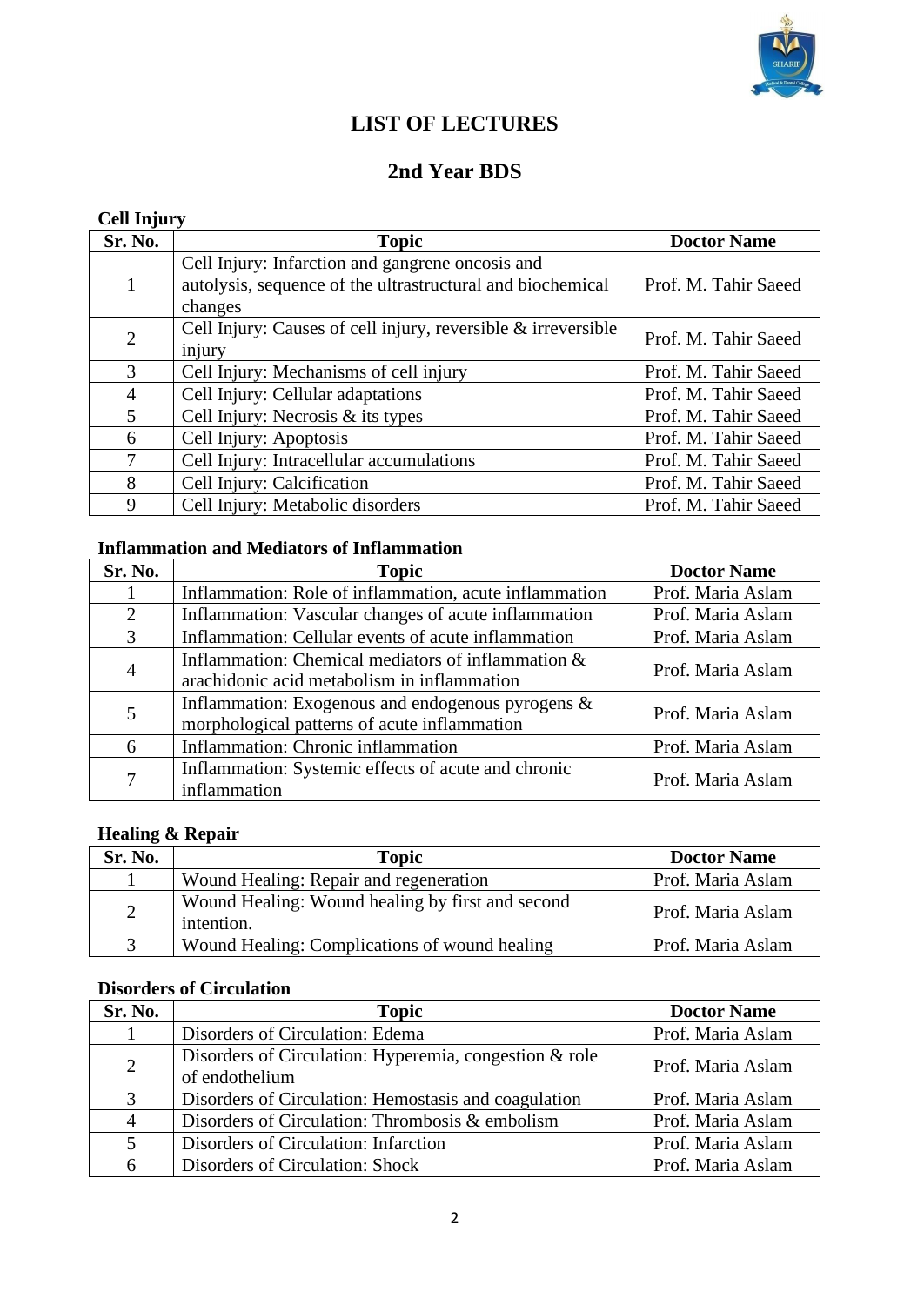

#### **Genetics**

| Sr. No.        | <b>Topic</b>                                                               | <b>Doctor Name</b>   |
|----------------|----------------------------------------------------------------------------|----------------------|
|                | Introduction                                                               | Prof. M. Tahir Saeed |
| 2              | Common sex linked, autosomal recessive and autosomal<br>dominant disorders | Prof. M. Tahir Saeed |
| 3              | Common genetic mutations                                                   | Prof. M. Tahir Saeed |
| $\overline{4}$ | Diseases associated with consanguineous marriages                          | Prof. M. Tahir Saeed |
|                | Molecular biology techniques                                               | Prof. M. Tahir Saeed |

## **Immunology**

| Sr. No.        | ~<br><b>Topic</b>                                                                                                          | <b>Doctor Name</b>   |
|----------------|----------------------------------------------------------------------------------------------------------------------------|----------------------|
| 1              | Immunology: Innate & acquired Immunity, Antigen,<br>antibody, epitope, hapten                                              | Prof. M. Tahir Saeed |
| $\overline{2}$ | Immunology: Structure and function of major<br>histocompatibility complex (MHC)                                            | Prof. M. Tahir Saeed |
| 3              | Immunology: Cytokines                                                                                                      | Prof. M. Tahir Saeed |
| $\overline{4}$ | Immunology: Mechanism of humoral and cell medicated<br>immunity & Cells of Immune System                                   | Prof. M. Tahir Saeed |
| 5              | Immunology: Hypersensitivity reactions, Type I & Type<br>П                                                                 | Prof. M. Tahir Saeed |
| 6              | Immunology: Hypersensitivity reactions, Type III, Type<br>IV                                                               | Prof. M. Tahir Saeed |
| 7              | Immunology: Autograft, homograft, allograft and<br>xenograft, Immunotolerance and immunoparalysis                          | Prof. M. Tahir Saeed |
| 8              | Immunology: Classification of Immunodeficiency<br>disorders, Basis of autoimmunity & Tissue Immunology:<br>transplantation | Prof. M. Tahir Saeed |
| 9              | Immunology: Pathology and pathogenesis of AIDS                                                                             | Prof. M. Tahir Saeed |
| 10             | Immunology: Lab diagnosis of immunological diseases                                                                        | Prof. M. Tahir Saeed |

## **Neoplasia**

| Sr. No.        | <b>Topic</b>                                                                                                                                                    | <b>Doctor Name</b> |
|----------------|-----------------------------------------------------------------------------------------------------------------------------------------------------------------|--------------------|
| $\mathbf{1}$   | Agenesis, Dysgensis, Aplasia, Hypoplasia, Metaplasia,<br>Dysplasia, Neoplasia, Anaplasia, Cell cycle and cell types                                             | Prof. Maria Aslam  |
| $\overline{2}$ | Classification of tumors: Characteristics of benign and<br>malignant tumors with examples, Nomenclature of tumours.<br>Difference between Carcinoma and Sarcoma | Prof. Maria Aslam  |
| 3              | Oncogenes, proto oncogenes with examples                                                                                                                        | Prof. Maria Aslam  |
| $\overline{4}$ | Mechanism of carcinogenesis & Carcinogenic agents<br>(Radiation, Viral, Chemical & Physical)                                                                    | Prof. Maria Aslam  |
| 5              | Routes/Methods of spread of malignant tumours, Importance<br>of sential lymph node biopsy                                                                       | Prof. Maria Aslam  |
| 6              | Local & systemic effects of tumours, Paraneoplastic<br>syndrome                                                                                                 | Dr. Usman Nasir    |
| 7              | Tumour markers used in diagnosis & management of cancer                                                                                                         | Dr. Usman Nasir    |
| 8              | Grading & staging of tumours                                                                                                                                    | Dr. Usman Nasir    |
| 9              | Epidemiology of common cancers in Pakistan &<br>premalignant conditions                                                                                         | Dr. Usman Nasir    |
| 10             | Cancer screening and diagnosis of cancer $\&$ Host defense<br>against tumours                                                                                   | Dr. Usman Nasir    |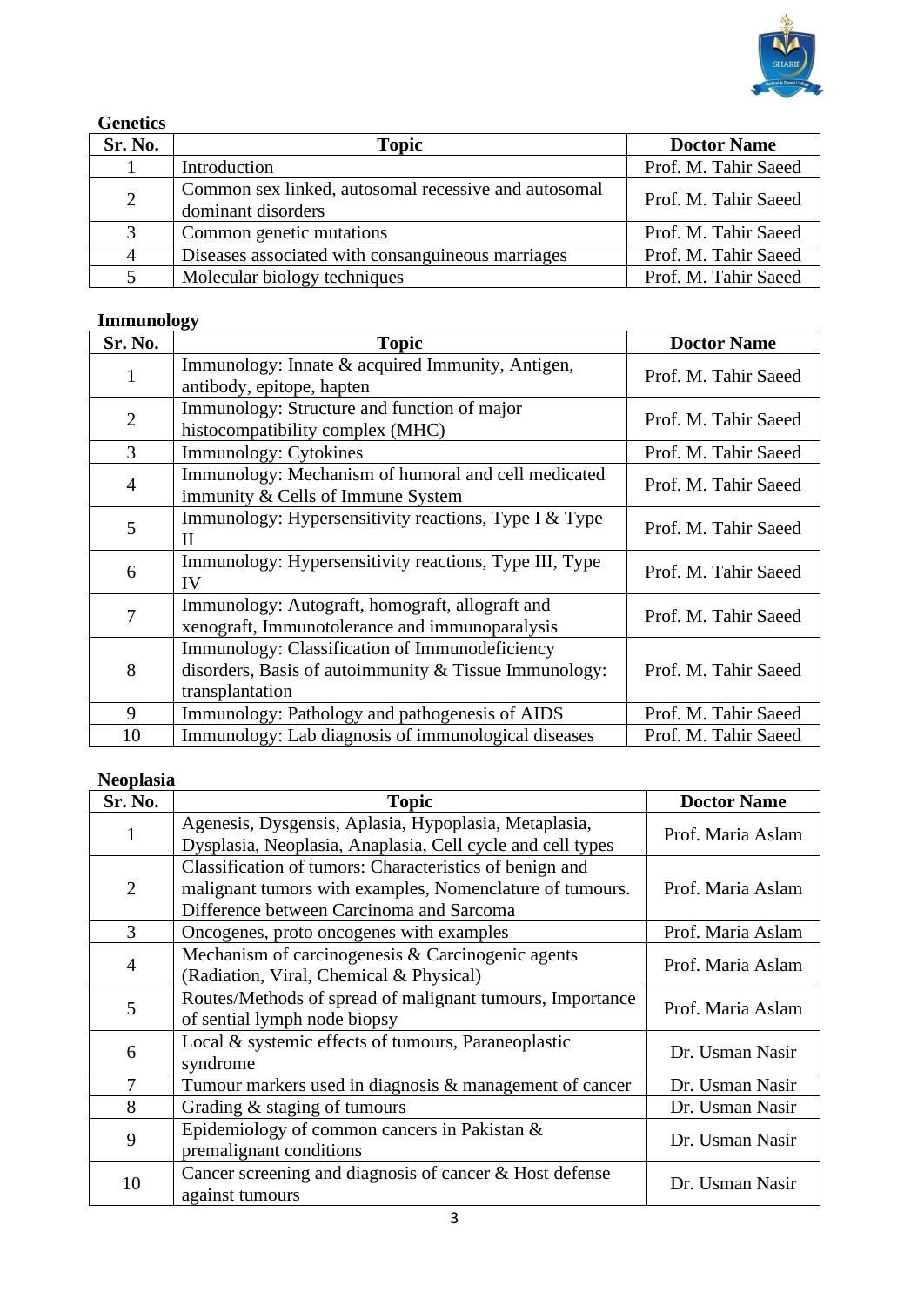

#### **Parasitology**

| Sr. No. | ັ<br><b>Topic</b>                                  | <b>Doctor Name</b> |
|---------|----------------------------------------------------|--------------------|
|         | General Parasitology & classification of parasites | Dr. Sadaf Munir    |
| 2       | Intestinal & urogenital protozoa                   | Dr. Sadaf Munir    |
| 3       | Blood and tissue protozoa                          | Dr. Sadaf Munir    |
| 4       | Blood and tissue protozoa                          | Dr. Sadaf Munir    |
| 5       | Cestodes                                           | Dr. Sadaf Munir    |
| 6       | Cestodes                                           | Dr. Sadaf Munir    |
| 7       | Trematodes                                         | Dr. Sadaf Munir    |
| 8       | Trematodes                                         | Dr. Sadaf Munir    |
| 9       | Nematodes                                          | Dr. Sadaf Munir    |
| 10      | Nematodes                                          |                    |

## **Virology**

| $\sim$<br>Sr. No. | <b>Topic</b>                 | <b>Doctor Name</b> |
|-------------------|------------------------------|--------------------|
|                   | General Virology             | Dr. Sadaf Munir    |
| $\overline{2}$    | Mumps, measles, rubella      | Dr. Sadaf Munir    |
| 3                 | Hepatitis A, B, C, D, E      | Dr. Sadaf Munir    |
| 4                 | Influenza, parainfluenz, RVS | Dr. Sadaf Munir    |
| 5                 | <b>Herpes</b>                | Dr. Sadaf Munir    |
| 6                 | CMV, EBV                     | Dr. Sadaf Munir    |
| 7                 | Rota, rabies                 | Dr. Sadaf Munir    |
| 8                 | Chicken pox                  | Dr. Sadaf Munir    |
| $\mathbf Q$       | <b>HIV</b>                   | Dr. Sadaf Munir    |

## **General Bacteriology**

| Sr. No.        | <b>Topic</b>                                                                                                                                                                                                                                           | <b>Doctor Name</b> |
|----------------|--------------------------------------------------------------------------------------------------------------------------------------------------------------------------------------------------------------------------------------------------------|--------------------|
| $\mathbf{1}$   | History of microbiology, general characteristics of                                                                                                                                                                                                    | Dr. Saima Inam     |
|                | microorganisms                                                                                                                                                                                                                                         |                    |
| $\overline{2}$ | Morphology of bacteria, gram staining                                                                                                                                                                                                                  | Dr. Saima Inam     |
| 3              | Bacterial classification & structure of bacteria                                                                                                                                                                                                       | Dr. Saima Inam     |
| $\overline{4}$ | Structure of bacteria                                                                                                                                                                                                                                  | Dr. Saima Inam     |
| 5              | Bacterial Genetics: Bacterial genome and its expression,<br>mutation, definition and types                                                                                                                                                             | Dr. Saima Inam     |
| 6              | Bacterial Genetics: Methods of DNA transfer within<br>bacterial cells and between various bacteria                                                                                                                                                     | Dr. Saima Inam     |
| 7              | Bacterial growth including phases of growth & growth<br>curve, classification of bacteria according to temperature $\&$<br>oxygen requirement                                                                                                          | Dr. Saima Inam     |
| 8              | Culture media (definition & their classification with<br>examples $&$ composition, preparation of culture media)                                                                                                                                       | Dr. Saima Inam     |
| 9              | Culture inoculation technique and interpretation of culture<br>report                                                                                                                                                                                  | Dr. Saima Inam     |
| 10             | Normal flora, pathogenesis including definitions of<br>communicable disease, epidemic, endemic & pandemic<br>diseases, carriers, pathogens, opportunists, commensals<br>and colonizers, determinants of bacterial pathogenesis,<br>stages of infection | Dr. Saima Inam     |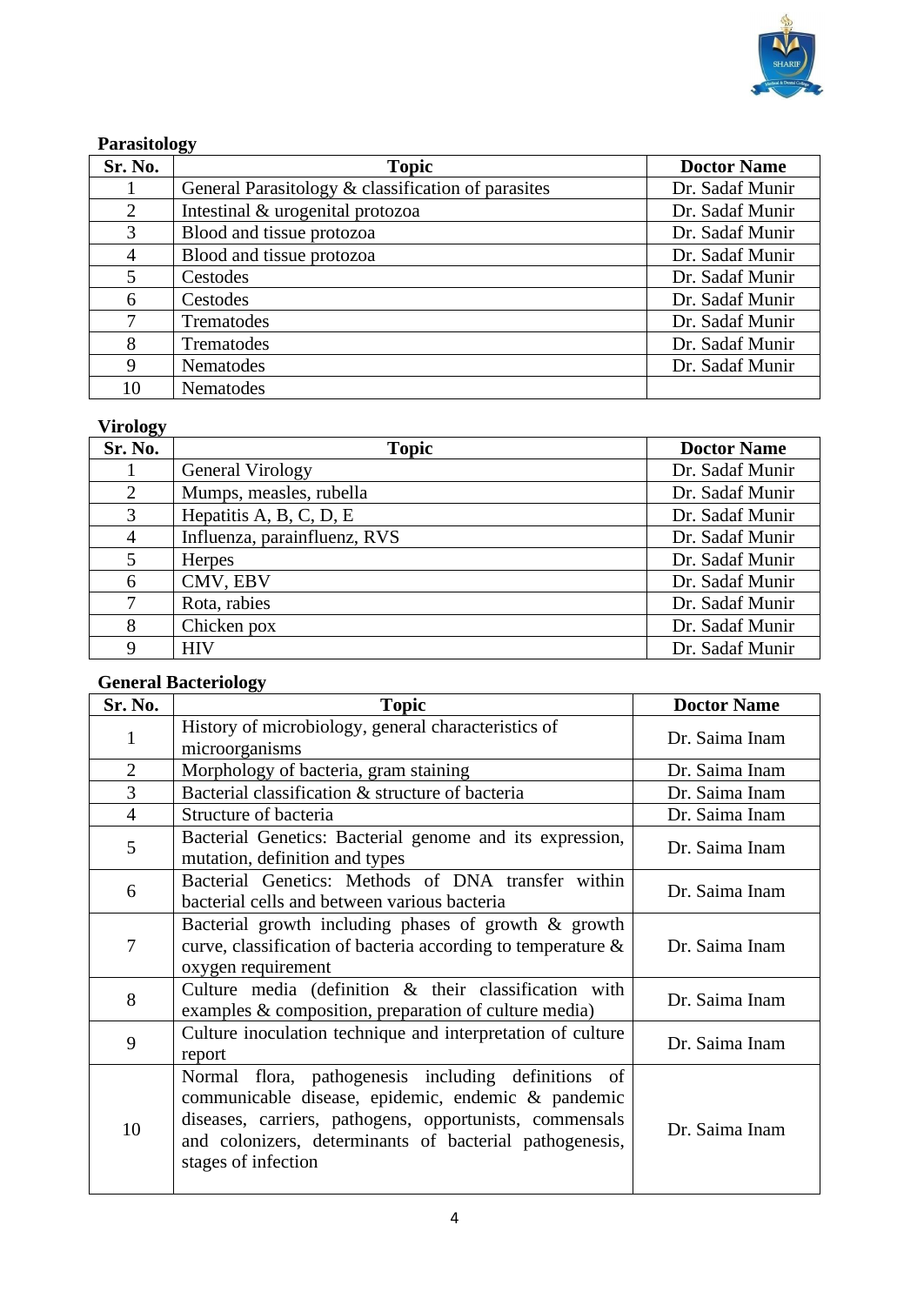

| 11 | Pathogenesis: Microbial mechanisms of invasion $\&$<br>resistance, MOA and differences between exotoxin &<br>endotoxin, biofilms, pathogenicity islands                                                                                                    | Dr. Saima Inam  |
|----|------------------------------------------------------------------------------------------------------------------------------------------------------------------------------------------------------------------------------------------------------------|-----------------|
| 12 | Antibiotics, selective toxicity, bacteriostatic & bactericidal,<br>host determinants in relation to selection of<br>an<br>antimicrobial drug for therapy                                                                                                   | Dr. Sadaf Munir |
| 13 | Mode of action of various antimicrobial drug groups,<br>superinfection $&$ cross sensitivity                                                                                                                                                               | Dr. Sadaf Munir |
| 14 | MIC & MBC, Bacterial resistance $\&$ the mechanisms<br>involved in acquiring bacterial resistance, Mechanisms<br>involved in transfer of drug resistance to bacterial<br>resistance                                                                        | Dr. Sadaf Munir |
| 15 | Genetics $\&$ non-genetic basis of drug resistance                                                                                                                                                                                                         | Dr. Sadaf Munir |
| 16 | Sterilization & disinfection: Definition,<br>difference,<br>methods of sterilization                                                                                                                                                                       | Dr. Saima Inam  |
| 17 | Sterilization & disinfection: Methods of disinfection<br>(Facility where the doctor practices, Examination table,<br>Any spillage e.g. sputum, vomitus, stool, urine, blood,<br>Examination tools, e.g., thermometer, nasal and ear<br>specula and spatula | Dr. Saima Inam  |
| 18 | Sterilization & disinfection: Principles of<br>aseptic<br>techniques such as Venepuncture, urinary catheterization,<br>bandaging, suturing and lumber puncture                                                                                             | Dr. Saima Inam  |

## **Clinical Bacteriology**

| Sr. No.        | <b>Topic</b>                                           | <b>Doctor Name</b> |
|----------------|--------------------------------------------------------|--------------------|
| $\mathbf{1}$   | positive cocci: Pathogenesis, Treatment,<br>Gram       | Dr. Saima Inam     |
|                | Epidemiology, Prevention and Control of Staphylococcus |                    |
| $\overline{2}$ | positive cocci: Pathogenesis, Treatment,<br>Gram       | Dr. Saima Inam     |
|                | Epidemiology, Prevention and Control of Staphylococcus |                    |
| $\overline{3}$ | positive cocci: Pathogenesis, Treatment,<br>Gram       | Dr. Saima Inam     |
|                | Epidemiology, Prevention and Control of Streptococcus  |                    |
| $\overline{4}$ | positive cocci: Pathogenesis, Treatment,<br>Gram       | Dr. Saima Inam     |
|                | Epidemiology, Prevention and Control of Streptococcus  |                    |
| 5              | negative cocci: Pathogenesis, Treatment,<br>Gram       | Dr. Saima Inam     |
|                | Epidemiology, Prevention and Control of Neisseria      |                    |
|                | positive rods: Classification, Pathogenesis,<br>Gram   |                    |
| 6              | Treatment, Epidemiology, Prevention and Control of     | Dr. Saima Inam     |
|                | <b>Bacillus</b>                                        |                    |
| $\overline{7}$ | positive rods: Pathogenesis, Treatment,<br>Gram        | Dr. Saima Inam     |
|                | Epidemiology, Prevention and Control of Clostridium    |                    |
| 8              | positive rods: Pathogenesis, Treatment,<br>Gram        | Dr. Saima Inam     |
|                | Epidemiology, Prevention and Control of Clostridium    |                    |
|                | positive rods: Pathogenesis, Treatment,<br>Gram        |                    |
| 9              | Epidemiology, Prevention<br>and<br>Control<br>of       | Dr. Saima Inam     |
|                | Crynebacterium, Listeria, Gardenella                   |                    |
|                | Pathogenesis, Treatment, Epidemiology, Prevention and  |                    |
| 10             | <b>Control of Actinomycetes</b>                        | Dr. Saima Inam     |
|                |                                                        |                    |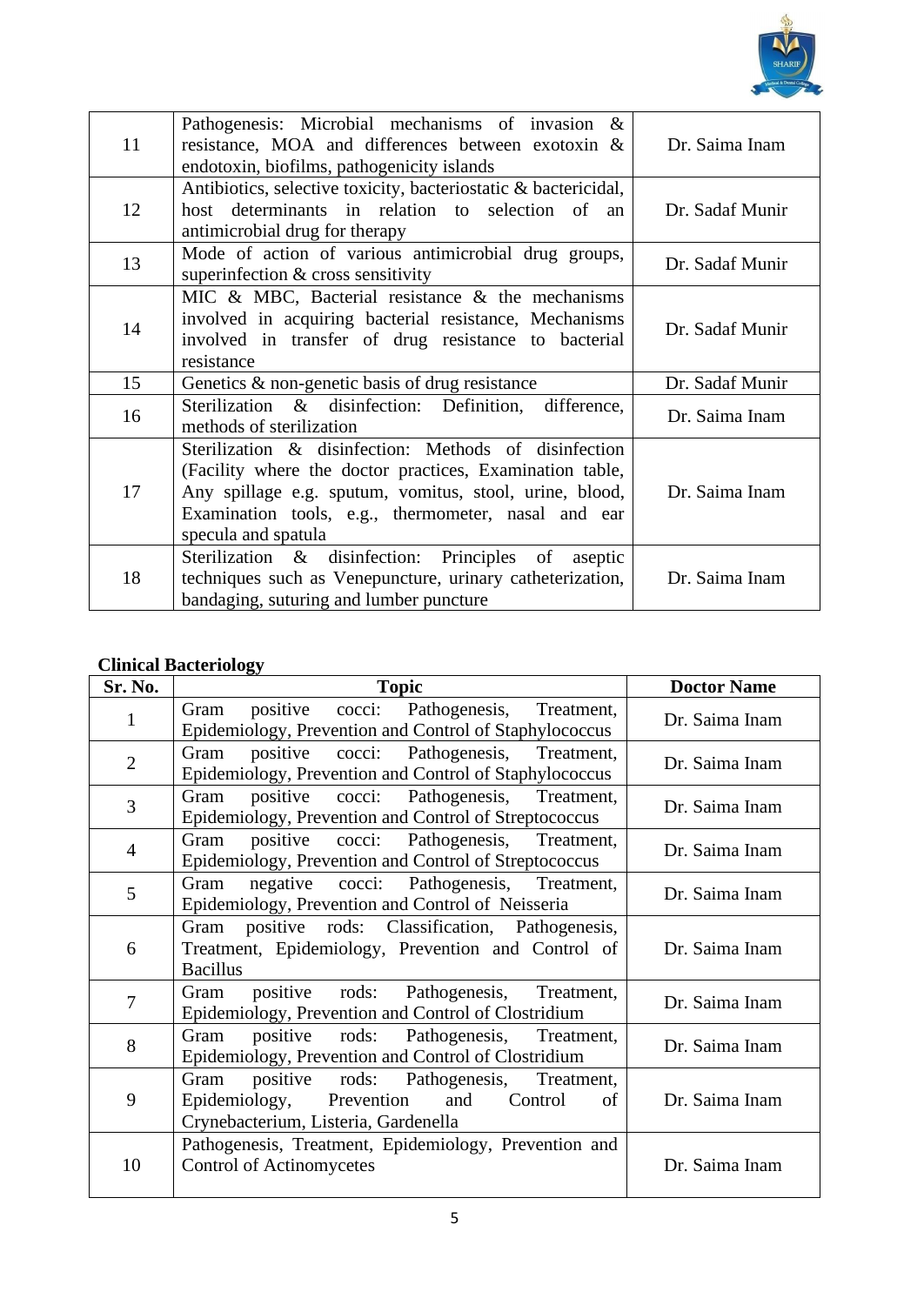

| 11 | Gram negative rods of Respiratory tract Pathogenesis,<br>Treatment, Epidemiology, Prevention and Control of                                                           | Dr. Saima Inam  |
|----|-----------------------------------------------------------------------------------------------------------------------------------------------------------------------|-----------------|
|    | Haemophilus, Beordetella, Legionella, Mycoplasma                                                                                                                      |                 |
| 12 | Epidemiology, Pathogenesis, Treatment, Prevention &<br>Control of Mycobacterium tuberculosis                                                                          | Dr. Saima Inam  |
| 13 | Epidemiology, Pathogenesis, Treatment, Prevention &<br>Control of Mycobacterium leprae & atypical<br>mycobacteria                                                     | Dr. Saima Inam  |
| 14 | Salient features, lab diagnosis including culture $\&$<br>biochemical tests                                                                                           | Dr. Saima Inam  |
| 15 | Epidemiology, Pathogenesis, Treatment, Prevention &<br>Control of E.coli                                                                                              | Dr. Saima Inam  |
| 16 | Epidemiology, Pathogenesis, Treatment, Prevention &<br>Control of Klebsiella & Enterobacter                                                                           | Dr. Saima Inam  |
| 17 | Epidemiology, Pathogenesis, Treatment, Prevention &<br>Control of Proteus, Morganella & Providencia                                                                   | Dr. Saima Inam  |
| 18 | Epidemiology, Pathogenesis, Treatment, Prevention &<br>Control of Salmonella & Shigella                                                                               | Dr. Saima Inam  |
| 19 | Epidemiology, Pathogenesis, Treatment, Prevention &<br><b>Control of Pseudomonas</b>                                                                                  | Dr. Saima Inam  |
| 20 | Epidemiology, Pathogenesis, Treatment, Prevention &<br>Control of Vibrio cholera, Vibrio parahemolyticus,<br>Campylobacter jejuni & Helicobacter pylori               | Dr. Saima Inam  |
| 21 | Epidemiology, Pathogenesis, Treatment, Prevention &<br>Control of Chlamydia & Rickettsia                                                                              | Dr. Sadaf Munir |
| 22 | Epidemiology, Pathogenesis, Treatment, Prevention &<br>Control of Treponema palladium, Leptospira & Borrelia                                                          | Dr. Sadaf Munir |
| 23 | Zoonosis                                                                                                                                                              | Dr. Sadaf Munir |
| 24 | Principles of proper collection and submission of<br>specimens for laboratory investigations, and processing of<br>microbiological specimens                          | Dr. Saima Inam  |
| 25 | Microorganisms responsible for infection of Central<br>Nervous System, Processing of CSF                                                                              | Dr. Saima Inam  |
| 26 | Microorganisms responsible for infection of Respiratory<br>System, Infections of Bones and Joints & Infection of the<br>Skin, Processing of Sputum, Throat Swab & Pus | Dr. Saima Inam  |
| 27 | Microorganisms responsible for infection of<br>Gastrointestinal System & Hepatic Infections                                                                           | Dr. Sadaf Munir |
| 28 | Microorganisms responsible for infection of Genital<br><b>System &amp; Urinary System</b>                                                                             | Dr. Sadaf Munir |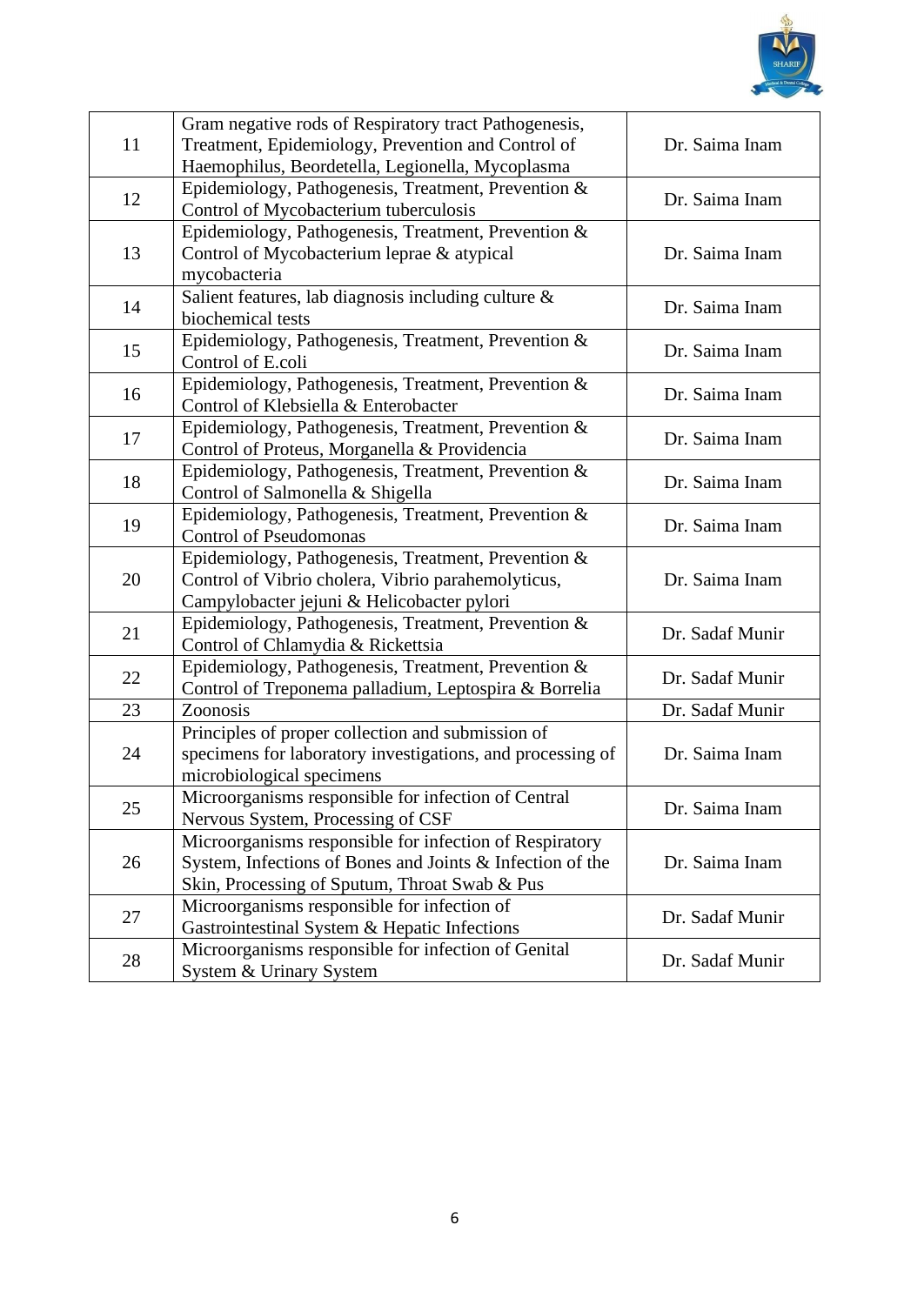

## **LIST OF PRACTICALS & TUTORIALS (SGDs)**

## **2nd Year BDS**

#### **Cell Injury**

| Sr. No.        | <b>Topic</b>                                                | <b>Name</b>          |
|----------------|-------------------------------------------------------------|----------------------|
|                | <b>Practicals</b>                                           |                      |
|                | Cellular adaptations                                        | Dr. Sameen Hassan    |
| $\overline{2}$ | Caseous, liquefactive gangrenous necrosis                   | Dr. Sameen Hassan    |
| 3              | Caseous, fat & fibrinoid necrosis                           | Dr. Sameen Hassan    |
| 4              | Calcification & pigmentation                                | Dr. Sameen Hassan    |
|                | <b>Tutorials (SGDs)</b>                                     |                      |
| 5              | Mechanisms of cell injury $\&$ reversible $\&$ irreversible | Prof. M. Tahir Saeed |
|                | injury                                                      | Dr. Usman Nasir      |
| 6              |                                                             | Prof. M. Tahir Saeed |
|                | Cellular adaptation                                         | Dr. Usman Nasir      |
| 7              | Necrosis & apoptosis                                        | Prof. M. Tahir Saeed |
|                |                                                             | Dr. Usman Nasir      |
| 8              | Calcification and pigmentation                              | Prof. M. Tahir Saeed |
|                |                                                             | Dr. Usman Nasir      |

#### **Inflammation and Mediators of Inflammation**

| Sr. No.                     | <b>Topic</b>                                     | <b>Name</b>       |
|-----------------------------|--------------------------------------------------|-------------------|
|                             | <b>Practicals</b>                                |                   |
|                             | <b>Acute Inflammation</b>                        | Dr. Sameen Hassan |
| $\mathcal{D}_{\mathcal{L}}$ | <b>Chronic Inflammation</b>                      | Dr. Sameen Hassan |
| 3                           | Granulomatous Inflammation                       | Dr. Sameen Hassan |
|                             | <b>Tutorials (SGDs)</b>                          |                   |
| $\overline{4}$              | Vascular & Cellular events of acute inflammation | Prof. Maria Aslam |
|                             |                                                  | Dr. Usman Nasir   |
| 5                           | Morphological patterns of acute inflammation     | Prof. Maria Aslam |
|                             |                                                  | Dr. Usman Nasir   |
| 6                           | Chronic & Granulomatous Inflammation             | Prof. Maria Aslam |
|                             |                                                  | Dr. Usman Nasir   |

#### **Healing & Repair**

| Sr. No. | <b>Topic</b>                                          | <b>Name</b>       |
|---------|-------------------------------------------------------|-------------------|
|         | <b>Tutorial (SGDs)</b>                                |                   |
|         | Wound healing by primary and secondary intention $\&$ | Prof. Maria Aslam |
|         | complications of wound healing                        | Dr. Usman Nasir   |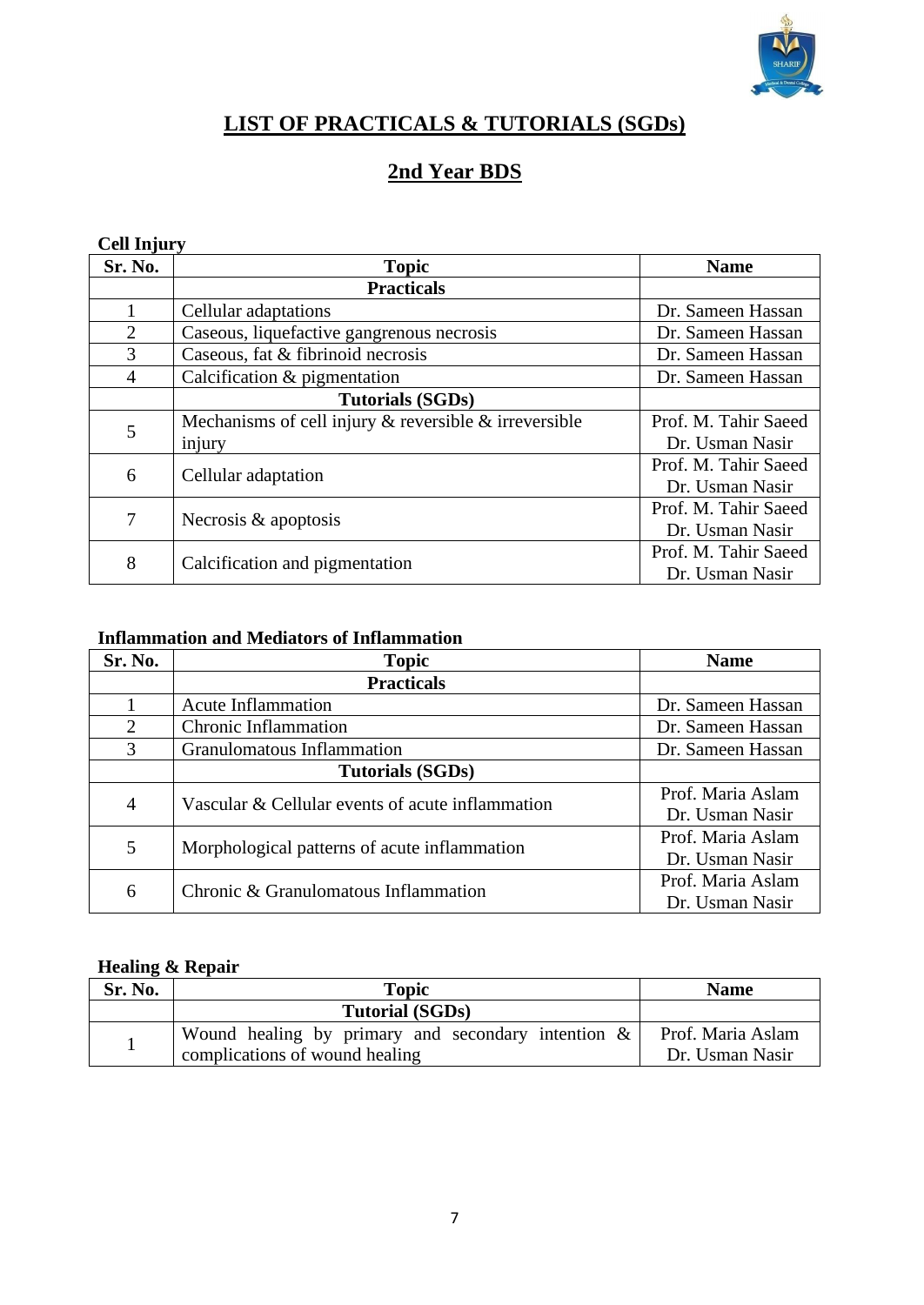

## **Disorders of Circulation**

| Sr. No.                     | <b>Topic</b>                    | <b>Name</b>       |
|-----------------------------|---------------------------------|-------------------|
|                             | <b>Practicals</b>               |                   |
|                             | Hyperemia & congestion          | Dr. Sameen Hassan |
| $\mathcal{D}_{\mathcal{L}}$ | Thrombosis                      | Dr. Sameen Hassan |
| 3                           | Infarction                      | Dr. Sameen Hassan |
|                             | <b>Tutorials (SGDs)</b>         |                   |
| 4                           | Edema, hyperemia $&$ congestion | Prof. Maria Aslam |
|                             |                                 | Dr. Usman Nasir   |
| 5                           | Thrombosis, embolism            | Prof. Maria Aslam |
|                             |                                 | Dr. Usman Nasir   |
|                             | Infarction & shock              | Prof. Maria Aslam |
| 6                           |                                 | Dr. Usman Nasir   |

#### **Immunology**

| Sr. No.        | ັ<br><b>Topic</b>                              | <b>Name</b>          |
|----------------|------------------------------------------------|----------------------|
|                | <b>Practicals</b>                              |                      |
|                | Lab Diagnosis                                  | Dr. Sameen Hassan    |
| $\overline{2}$ | Lab Diagnosis                                  | Dr. Sameen Hassan    |
|                | <b>Tutorials (SGDs)</b>                        |                      |
| 3              | Cell of immune System, MHC, cellular & Humoral | Prof. M. Tahir Saeed |
|                | Immunity                                       | Dr. Usman Nasir      |
| $\overline{4}$ |                                                | Prof. M. Tahir Saeed |
|                | <b>Hypersensitivity Reactions</b>              | Dr. Usman Nasir      |

#### **Neoplasia**

| <b>Sr. No.</b> | <b>Topic</b>                      | <b>Name</b>       |
|----------------|-----------------------------------|-------------------|
|                | <b>Practicals</b>                 |                   |
|                | <b>Benign epithelial tumours:</b> |                   |
|                | Fibroadenoma breast               |                   |
| $\mathbf{1}$   | Thyroid adenoma                   | Dr. Sameen Hassan |
|                | Papilloma                         |                   |
|                | Cyst adenomas                     |                   |
|                | <b>Benign mesenchymal tumors</b>  |                   |
|                | Leiomyoma                         |                   |
| $\overline{2}$ | Lipoma                            | Dr. Sameen Hassan |
|                | Teratoma/dermoid cyst             |                   |
|                | Haemangioma                       |                   |
|                | <b>Tutorials (SGDs)</b>           |                   |
|                | <b>Malignant tumours:</b>         | Prof. Maria Aslam |
| 3              | Squamous cell carcinoma           | Dr. Usman Nasir   |
|                | Basal cell carcinoma              |                   |
| 4              | <b>Malignant tumours:</b>         | Prof. Maria Aslam |
|                | Carcinoma breast                  | Dr. Usman Nasir   |
|                | Papillary carcinoma thyroid       |                   |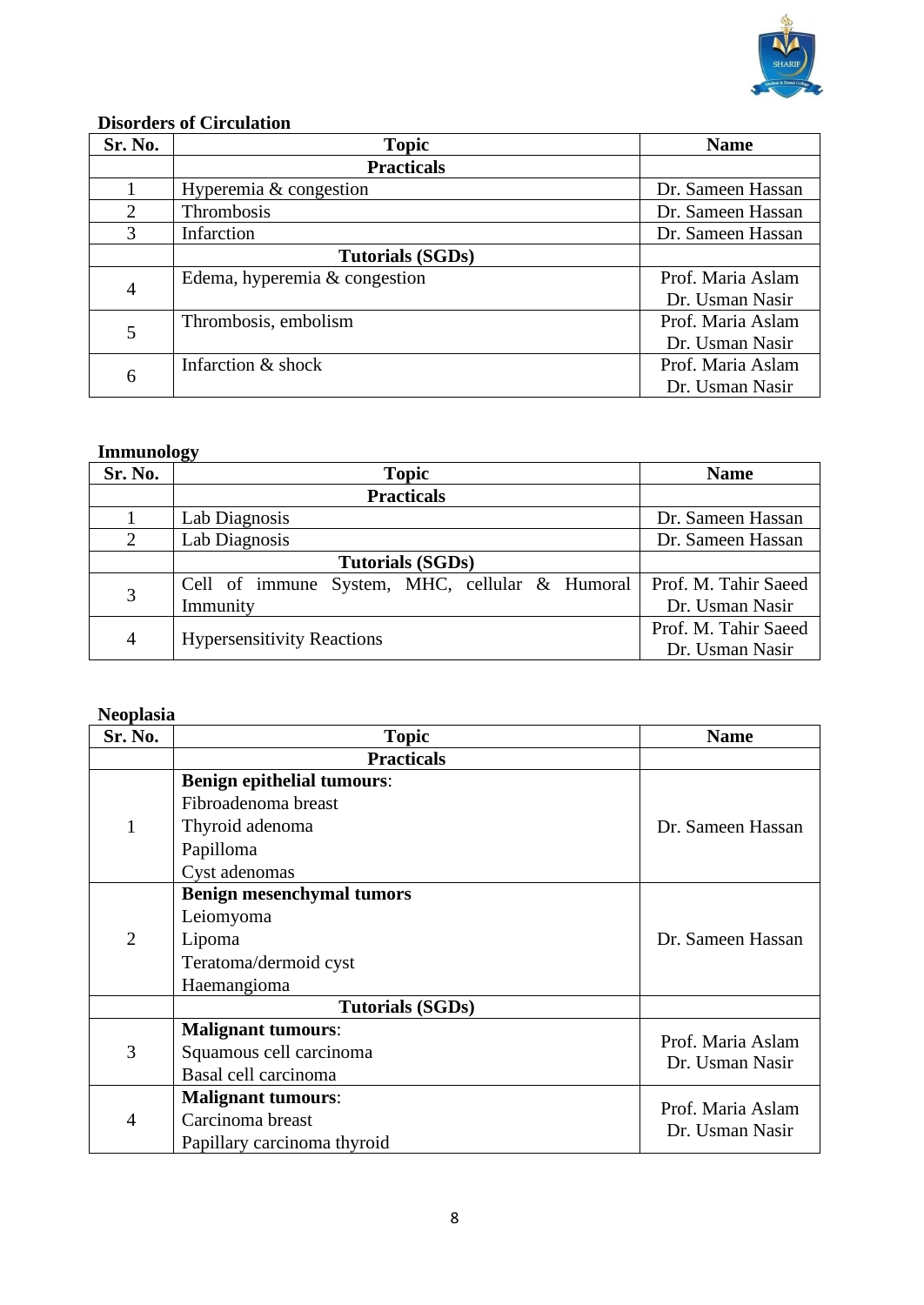

## **Parasitology**

| Sr. No.        | <b>Topic</b>                    | <b>Name</b>       |
|----------------|---------------------------------|-------------------|
|                | <b>Practical</b>                |                   |
|                | Lab diagnosis of viral diseases | Dr. Sameen Hassan |
|                | <b>Tutorials (SGDs)</b>         |                   |
|                | Protozoa                        | Dr. Sadaf Munir   |
|                |                                 | Dr. Navin Bilal   |
| $\overline{2}$ | Cestodes                        | Dr. Sadaf Munir   |
|                |                                 | Dr. Navin Bilal   |
| 3              | Trematodes                      | Dr. Sadaf Munir   |
|                |                                 | Dr. Navin Bilal   |
|                | <b>Nematodes</b>                | Dr. Sadaf Munir   |
| $\overline{4}$ |                                 | Dr. Navin Bilal   |

#### **Virology**

| $\tilde{}$<br>Sr. No. | <b>Topic</b>                           | <b>Name</b>       |
|-----------------------|----------------------------------------|-------------------|
|                       | <b>Practical</b>                       |                   |
|                       | Lab diagnosis of parasitic infestation | Dr. Sameen Hassan |
|                       | <b>Tutorials (SGDs)</b>                |                   |
| 1                     | DNA enveloped                          | Dr. Sadaf Munir   |
|                       |                                        | Dr. Navin Bilal   |
| $\overline{2}$        | DNA non-enveloped                      | Dr. Sadaf Munir   |
|                       |                                        | Dr. Navin Bilal   |
| 3                     | RNA enveloped                          | Dr. Sadaf Munir   |
|                       |                                        | Dr. Navin Bilal   |
| $\overline{4}$        | RNA non-enveloped                      | Dr. Sadaf Munir   |
|                       |                                        | Dr. Navin Bilal   |
| 5                     | Hepatitis                              | Dr. Sadaf Munir   |
|                       |                                        | Dr. Navin Bilal   |

#### **Microbiology**

| Sr. No.        | <b>Topic</b>                                               | <b>Name</b>        |
|----------------|------------------------------------------------------------|--------------------|
|                | <b>Practicals</b>                                          |                    |
|                | Study of microscope                                        | Dr. Saleha Maqsood |
| $\overline{2}$ | Gram staining                                              | Dr. Saleha Maqsood |
| 3              | Culture media                                              | Dr. Saleha Maqsood |
| $\overline{4}$ | Sterilization, disinfection & aseptic techniques           | Dr. Saleha Maqsood |
| 5              | ZN staining and safe processing of sputum sample           | Dr. Saleha Maqsood |
| 6              | Catalase test, coagulase test                              | Dr. Saleha Maqsood |
| 7              | DNAse test, oxidase test                                   | Dr. Saleha Maqsood |
| 8              | Biochemical tests-1: TSI, citrate, utilization test        | Dr. Saleha Maqsood |
| 9              | Biochemical tests-2: Motility, indole, urease test         | Dr. Saleha Maqsood |
|                | Hopital infection prevention & control:                    |                    |
| 10             | Spill management, hand hygiene, prevention of needle stick | Dr. Saleha Maqsood |
|                | injury                                                     |                    |
| 11             | Stool examination                                          | Dr. Saleha Maqsood |
| 12             | Urine examination                                          | Dr. Saleha Magsood |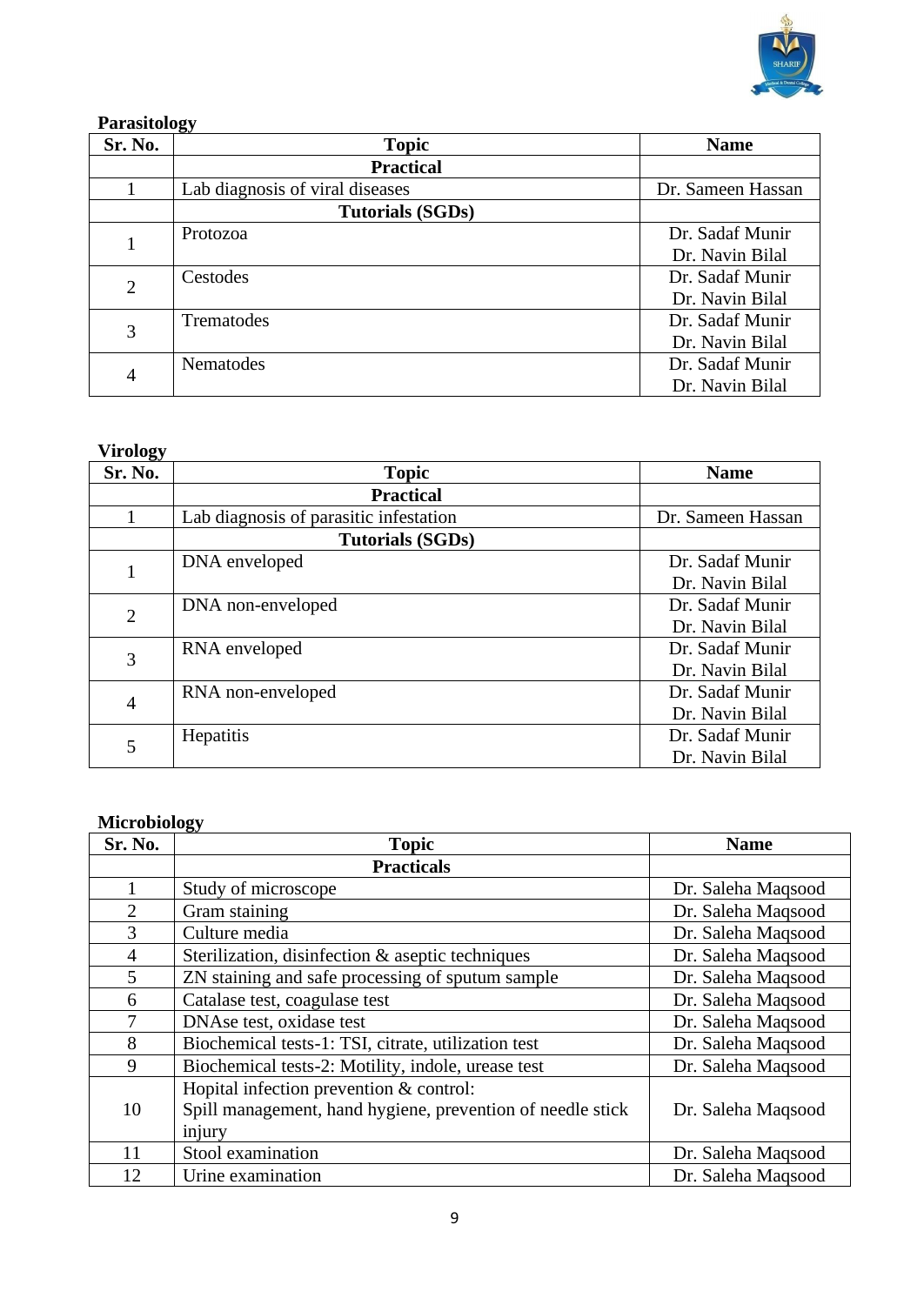

|                | <b>Bacteriology - Tutorials (SGDs)</b>          |                 |
|----------------|-------------------------------------------------|-----------------|
| $\mathbf{1}$   | Bacterial morphology and structure              | Dr. Saima Inam  |
|                |                                                 | Dr. Navin Bilal |
| $\overline{2}$ |                                                 | Dr. Saima Inam  |
|                | Bacterial classification and growth curue       | Dr. Navin Bilal |
| 3              | Normal flora & pathogenesis                     | Dr. Saima Inam  |
|                |                                                 | Dr. Navin Bilal |
| $\overline{4}$ | <b>Bacterial</b> genetics                       | Dr. Saima Inam  |
|                |                                                 | Dr. Navin Bilal |
| 5              | Sterilization & disinfection                    | Dr. Saima Inam  |
|                |                                                 | Dr. Navin Bilal |
|                |                                                 | Dr. Sadaf Munir |
| 6              | Antimicrobials and resistance to antimicrobials | Dr. Navin Bilal |
|                |                                                 | Dr. Saima Inam  |
| 7              | Gram positive cocci: Staphylococci              | Dr. Navin Bilal |
|                |                                                 | Dr. Saima Inam  |
| 8              | Gram positive cocci: Streptococci               | Dr. Navin Bilal |
| 9              |                                                 | Dr. Saima Inam  |
|                | Gram negative cocci: Neisseria, moranella       | Dr. Navin Bilal |
| 10             |                                                 | Dr. Saima Inam  |
|                | Mycobacteria                                    | Dr. Navin Bilal |
| 11             |                                                 | Dr. Saima Inam  |
|                | Gram positive rods-1                            | Dr. Navin Bilal |
| 12             |                                                 | Dr. Saima Inam  |
|                | Gram positive rods-2                            | Dr. Navin Bilal |
| 13             |                                                 | Dr. Saima Inam  |
|                | Gram negative rods: Enterobacteriaceae-1        | Dr. Navin Bilal |
| 14             |                                                 | Dr. Saima Inam  |
|                | Gram negative rods: Enterobacteriaceae-2        | Dr. Navin Bilal |
| 15             |                                                 | Dr. Saima Inam  |
|                | Gram negative rods: Non-fermanters              | Dr. Navin Bilal |
|                |                                                 | Dr. Saima Inam  |
| 16             | Respiratory tract & actinomycetes               | Dr. Navin Bilal |
|                |                                                 | Dr. Sadaf Munir |
| 17             | Spirochetes and zoonosis                        | Dr. Navin Bilal |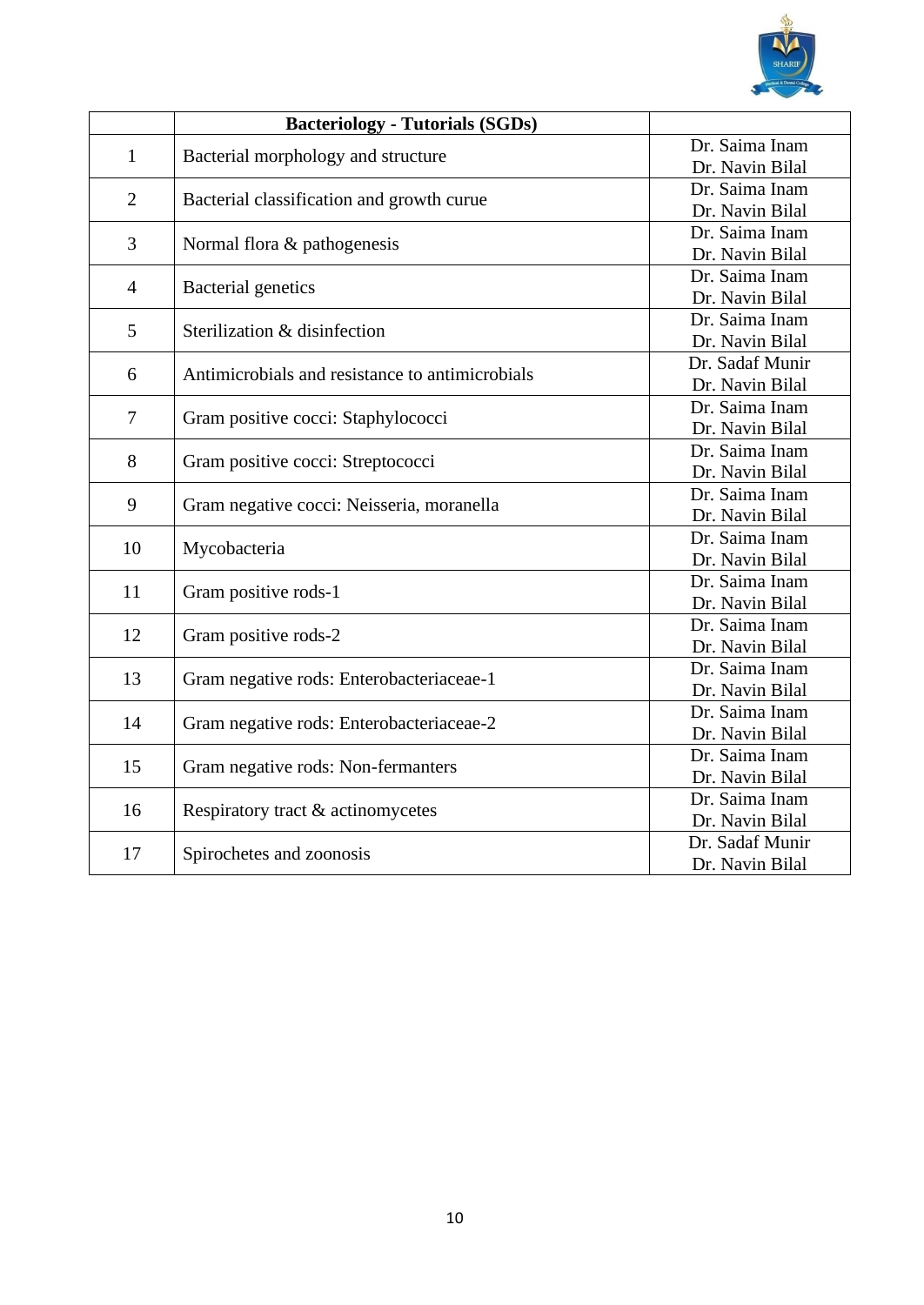

## **LEARNING OBJECTIVES**

#### **GENERAL PATHOLOGY:**

#### **CELLULAR RESPONSES TO STRESS AND TOXIC INSULTS: ADAPTATION, INJURY & DEATH**

By the end of this topic, the students will be able to

- 1. Describe the sequence of ultra structural and biochemical changes which occur in the cell in response to ischemia, immunological injury, anaphylactic reaction, physical agents, genetic defects, nutritional deficiency and infectious agents / organisms.
- 2. Explain the reversible & irreversible cell injury.
- 3. Describe free radical and chemical injury.
- 4. Describe necrosis, list of its types with examples.
- 5. Describe apoptosis & its significance, and explain mechanism of apoptosis.
- 6. Enlist intracellular& extracellular accumulations.
- 7. Enlist exogenous & endogenous pigments.
- 8. Explain pathological calcification with its types and examples.
- 9. Identify cell swelling, necrosis, types of calcification, intracellular accumulations and cellular adaptations including atrophy, metaplasia, hypertrophy & hyperplasia on microscopic and gross examination.

#### **INFLAMMATION AND REPAIR**

By the end of this topic, the students will be able to

- 1. Describe the role of inflammation in the defense mechanisms of the body.
- 2. Describe the vascular changes of acute inflammation and relate these to the morphological and tissue effects.
- 3. Describe the process of chemotaxis, opsonization and phagocytosis.
- 4. Describe the role of cellular components in inflammatory exudates.
- 5. Differentiate between exudates and transudate.
- 6. List the important chemical mediators of inflammation.
- 7. Describe the pathway of arachidonic acid metabolism.
- 8. Discuss the role of products of arachidonic acid metabolism in inflammation.
- 9. Describe the mechanism for development of fever, with reference to exogenous and endogenous pyrogens.
- 10. Describe chronic inflammation.
- 11. Describe granuloma and list its type along with causes.
- 12. Describe the systemic effects of acute and chronic inflammation and their possible outcomes.
- 13. Describe the significance of ESR.
- 14. Give two examples of induced hypothermia in medicine.
- 15. Describe healing in specialized tissue.
- 16. Describe the differences between repair and regeneration.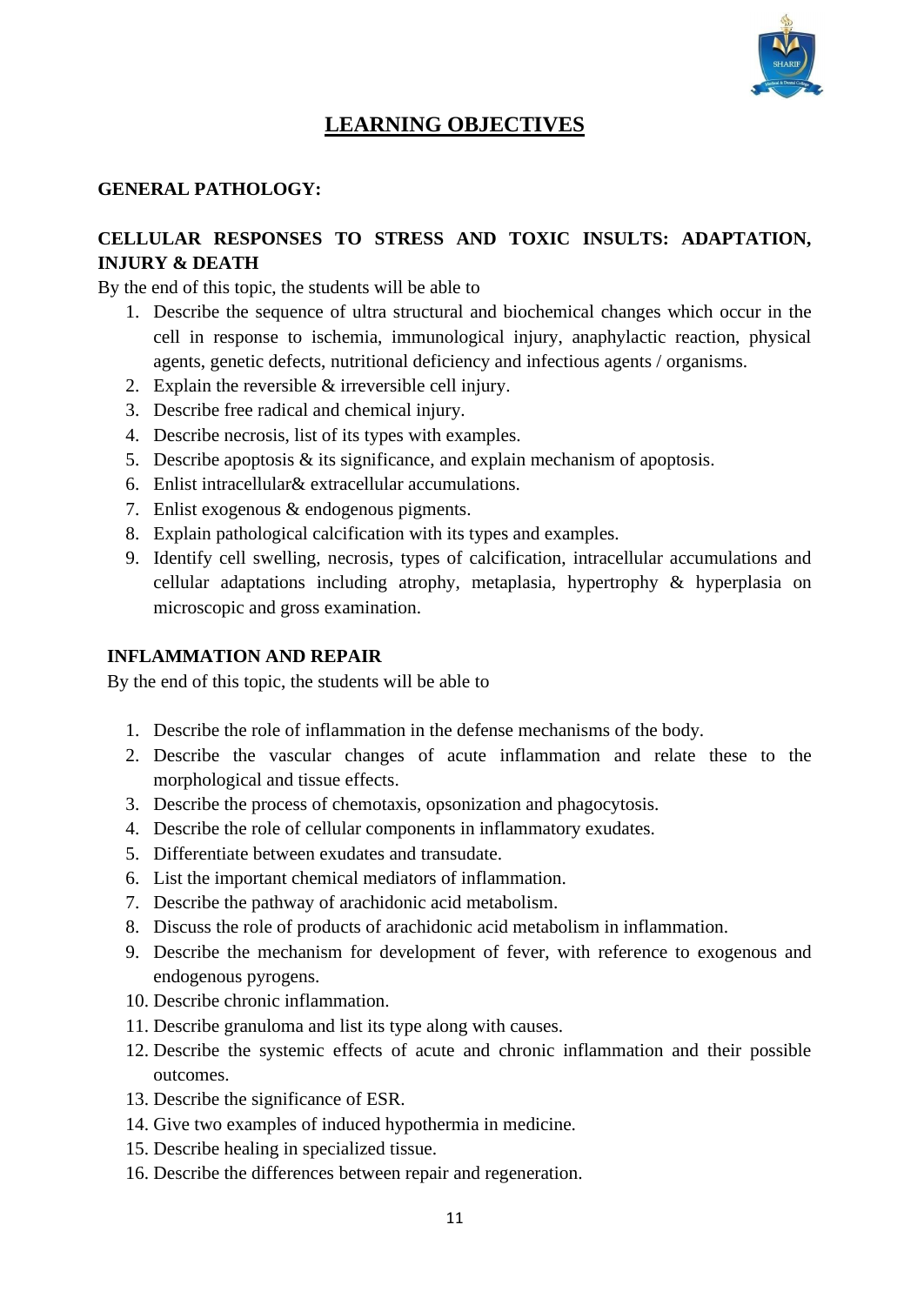

- 17. Describe wound healing by first and second intention.
- 18. Discuss the factors that influence the inflammatory reparative response.
- 19. Compare wound contraction with cicatrisation.
- 20. Describe the formation of granulation tissue.
- 21. Describe the complications of wound healing.
- 22. Identify the following on microscopic and gross examination:
	- o Acute appendicitis
	- o Chronic cholesystitis
	- o Chronic granulomatous inflammation
	- o Morphological patterns of inflammation
- 23. Draw labeled diagrams of all the inflammatory cells.

#### **HEMODYNAMIC DISORDERS, THROMBOEMBOLIC DISEASE & SHOCK**

By the end of this topic, the students will be able to

- 1. Explain the pathogenesis of thrombosis.
- 2. Describe the possible consequences of thrombosis.
- 3. Define and classify emboli according to their composition.
- 4. Describe the difference between arterial and venous emboli.
- 5. Define edema, ascites, hydrothorax and anasarca.
- 6. Describe the pathophysiology of edema with special emphasis on chronic heart failure.
- 7. Describe the pathogenesis of four major types of shock (hypovolemic, cardiogenic, vasovagal & septic) and list their causes.
- 8. Describe the compensatory mechanisms involved in shock.
- 9. Identify the following on microscopic and gross examination:
	- o Thrombus and clot
	- o Hemorrhage
	- o Embolus
	- o Infarction

#### **NEOPLASIA**

By the end of this topic, the students will be able to

- 1. Define agenesis, dysgensis, aplasia, hypoplasia, hyperplasia, metaplasia, dysplasia, neoplasia, anaplasia, atrophy and hypertrophy.
- 2. Describe the cell cycle and list cell types (stable, labile, permanent).
- 3. Explain the mechanisms controlling cell growth.
- 4. Describe the classification systems of tumors.
- 5. Compare the characteristics of benign and malignant tumors and the difference between carcinoma and sarcoma.
- 6. Describe the grading and staging system of tumors.
- 7. Describe the biology of tumor growth.
- 8. Discuss the process of carcinogenesis.
- 9. Describe host defense against tumors.
- 10. Discuss the mechanism of local and distant spread of tumor.
- 11. Discuss the local and systemic effects of tumors.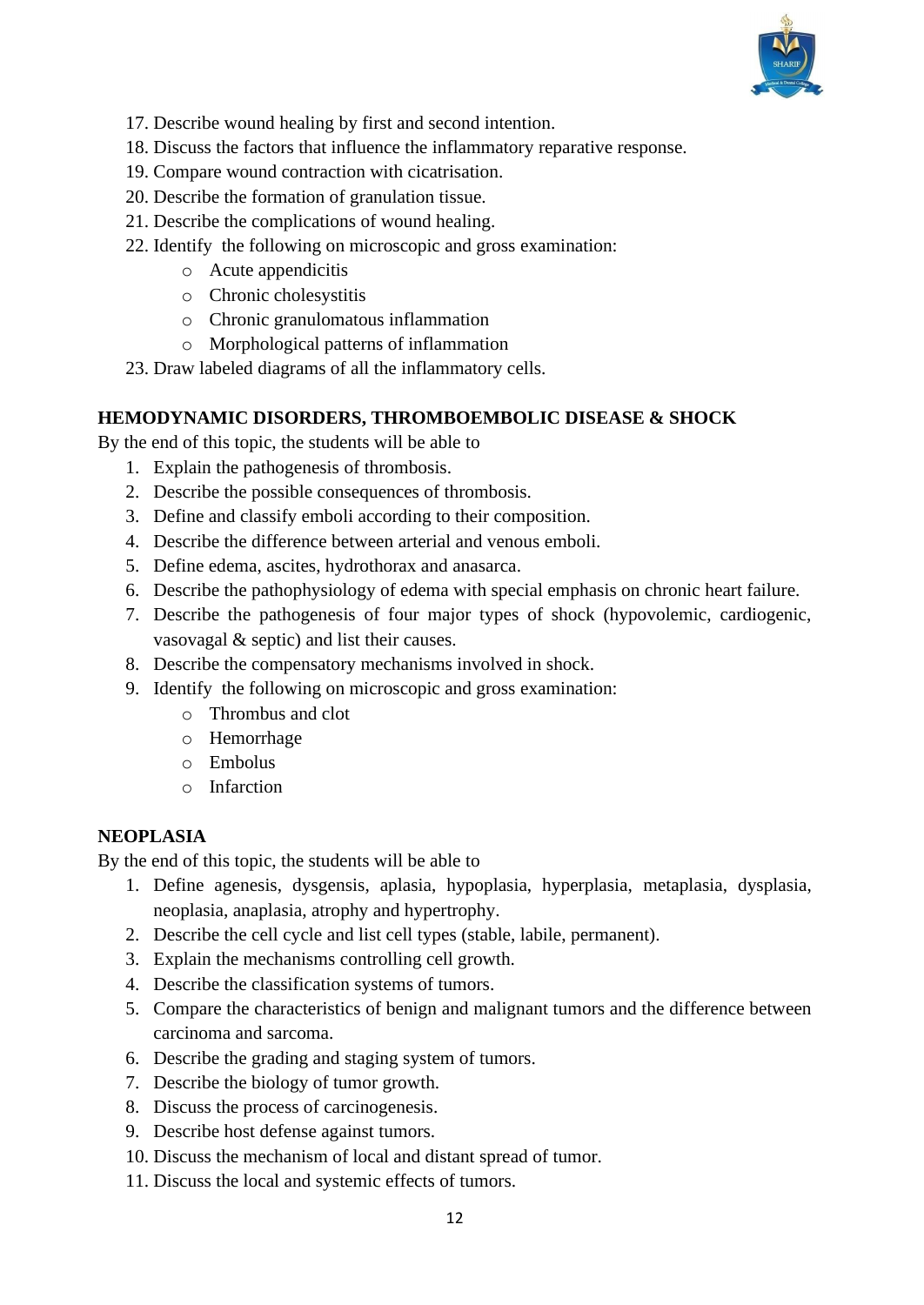

- 12. List tumor markers used in the diagnosis and management of cancers.
- 13. List common chemical, physical agents and viruses.
- 14. Microscopic and gross identification of:
	- o Malignant cell
	- o Benign epithelial tumors
	- o Benign mesenchymal tumors
	- o Malignant epithelial tumors
	- o Malignant mesenchymal tumors

#### **GENETICS**

By the end of this topic, the students will be able to

- 1. List the common sex linked, autosomal recessive and autosomal dominant disorders.
- 2. Describe and give examples of common genetic mutations.
- 3. Describe diseases associated with consanguineous marriages.
- 4. Describe molecular biology techniques.

#### **IMMUNOLOGY**

By the end of this topic, the students will be able to

- 1. Define antigen, antibody, epitope, hapten and adhesion molecules.
- 2. Differentiate between innate and acquired immunity.
- 3. Describe the structure and function at major histocompatibility complex (MHC).
- 4. Describe Cytokines.
- 5. Describe the mechanism of humoral and cell medited immunity.
- 6. Describe type I, Type II, Type III, and type IV hypersensitivity reactions giving relevant examples.
- 7. Define autograft, homograft, allograft and xenograft.
- 8. Describe immunotolerance and immunoparalysis.
- 9. Discuss the mechanism involved in allograft rejection and steps that can be taken to combat rejection.
- 10. Classify the immunodeficiency disorders.
- 11. Describe the basis of autoimmunity.
- 12. Describe tissue transplantation.
- 13. Describe the pathology and pathogenesis of AIDS.
- 14. Describe the lab diagnosis of immunological diseases.
- 15. Discuss various serological diagnostics techniques.

#### **MICROBIOLOGY**

#### **General Bacteriology**

By the end of general bacteriology, the students will be able to

- 1. Differentiate between prokaryotes and eukaryotes.
- 2. Describe general characteristics, morphology, growth of bacteria and culture media.
- 3. Describe classification & taxonomy of bacteria.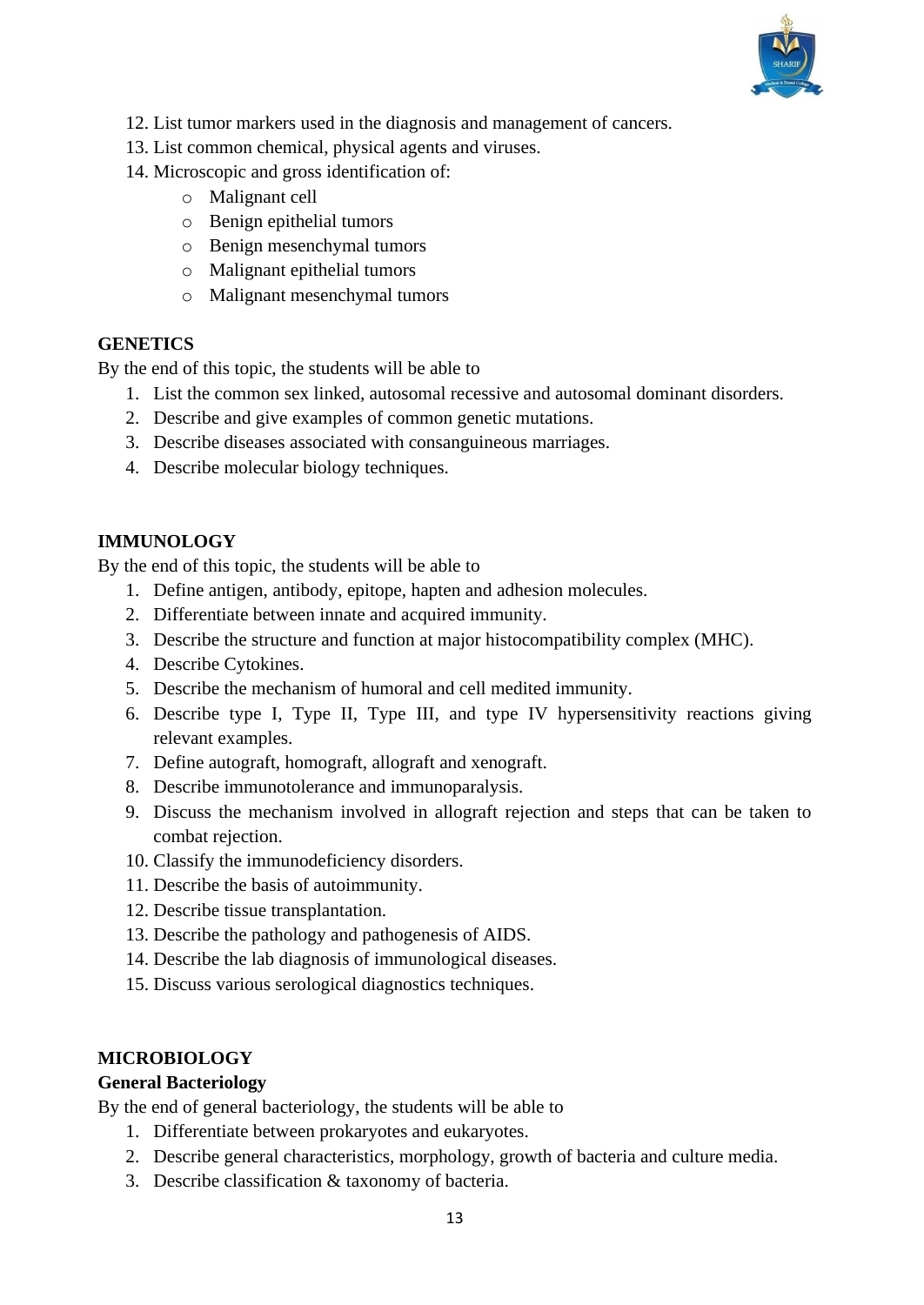

- 4. Define the terms: communicable, endemic, epidemic, pandemic diseases, carriers, pathogens, opportunists, commensals, colonizers, normal flora, pathogenecity, virulence etc.
- 5. Explain microbial mechanisms of invasion and virulence.
- 6. Differentiate between sterilization & disinfection and explain the methods of sterilization & disinfection.
- 7. Explain hospital acquired or nosocomial infections.
- 8. Give universal precautions for infection control.
- 9. Define antibiotic, selective toxicity, broad spectrum & narrow spectrum antibiotic, bacteriostatic and bactericidal drugs, MIC, MBC, superinfection, cross- sensitivity.
- 10. Describe mode of action of various antimicrobial drugs.
- 11. Explain bacterial resistance and mechanisms involved in acquiring bacterial resistance.
- 12. Explain various mechanisms of gene transfer in bacteria and their application.
- 13. Describe various serological diagnostic techniques for infectious diseases.
- 14. Disinfect and sterilize the following:
	- o Facility where the doctor practices
	- o Examination table
	- o Any spillage e.g. sputum, vomitus, stool, urine, blood
	- o Examination tools, e.g., thermometer, nasal and ear specula and spatula
- 15. Prepare area for aseptic techniques like:
	- o Venepuncture
	- o Catheterization
- 16. Prepare smears from specimens and from culture plates.
- 17. Perform gram staining and Z.N staining and interpret results.
- 18. Discuss theprocedure of sample collection and transport.
- 19. Perform complete urine examination: physical, chemical and microscopy and interpret results.

#### **Special Bacteriology**

By the end of special bacteriology the students will be able to

- 1. Describe morphology, cultural characteristics, virulence factors, pathogenesis, epidemiology, treatment, prevention and control of all bacteria that have been listed below:
	- o Staphylococcus
	- o Streptococcus
	- o Neisseria
	- o E. coli
	- o Klebsiella
	- o Salmonella
	- o Shigella
	- o Enterobacter
	- o Citrobacter
	- o Proteus
	- o Bacillus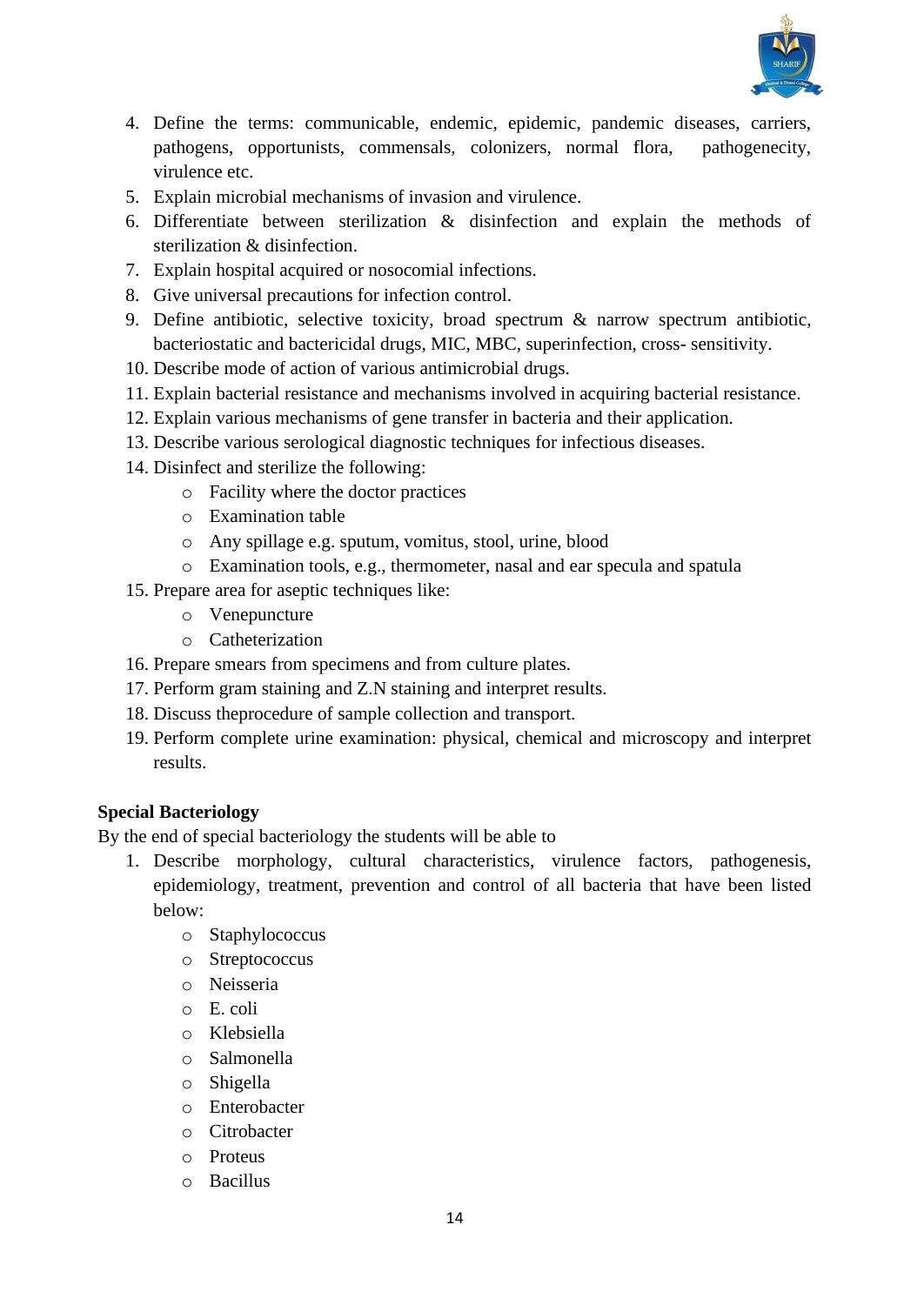

- o Corynebacterium diphtheriae
- o Clostridia
- o Listeria monocytogenes
- o Actinomycetes
- o Vibrio
- o Campylobacter
- o Helicobacter
- o Hemophilus
- o Bordetella
- o Legionella
- o Pseudomonas
- o Acinetobacter
- o Mycobacteria
- o Anaerobes
- o Spirochetes
- o Mycoplasma, Chlamydia, Rickettsia
- o Zoonosis
- 2. List the microorganisms responsible for the infection of the following organ systems:
	- o Central Nervous System
	- o Respiratory System
	- o Gastrointestinal System
	- o Genital System
	- o Urinary System
	- o Bones and Joints
	- o Zoonosis
	- o Skin
	- o Liver
- 3. Perform the biochemical tests that have been listed and interpret positive and negative results:
	- o Catalase test
	- o Coagulase test
	- o DNase test
	- o Bile solubility test
	- o Bile esculin hydrolysis test
	- o Oxidase test
	- o TSI
	- o Indole test
	- o Citrate utilization test
	- o Motility test
	- o Urease test
- 4. Identification of AFB in Sputum.
- 5. Identification of Culture on Lowenstein–Jensen medium.
- 6. Identification of α & β hemolysis on blood agar plate.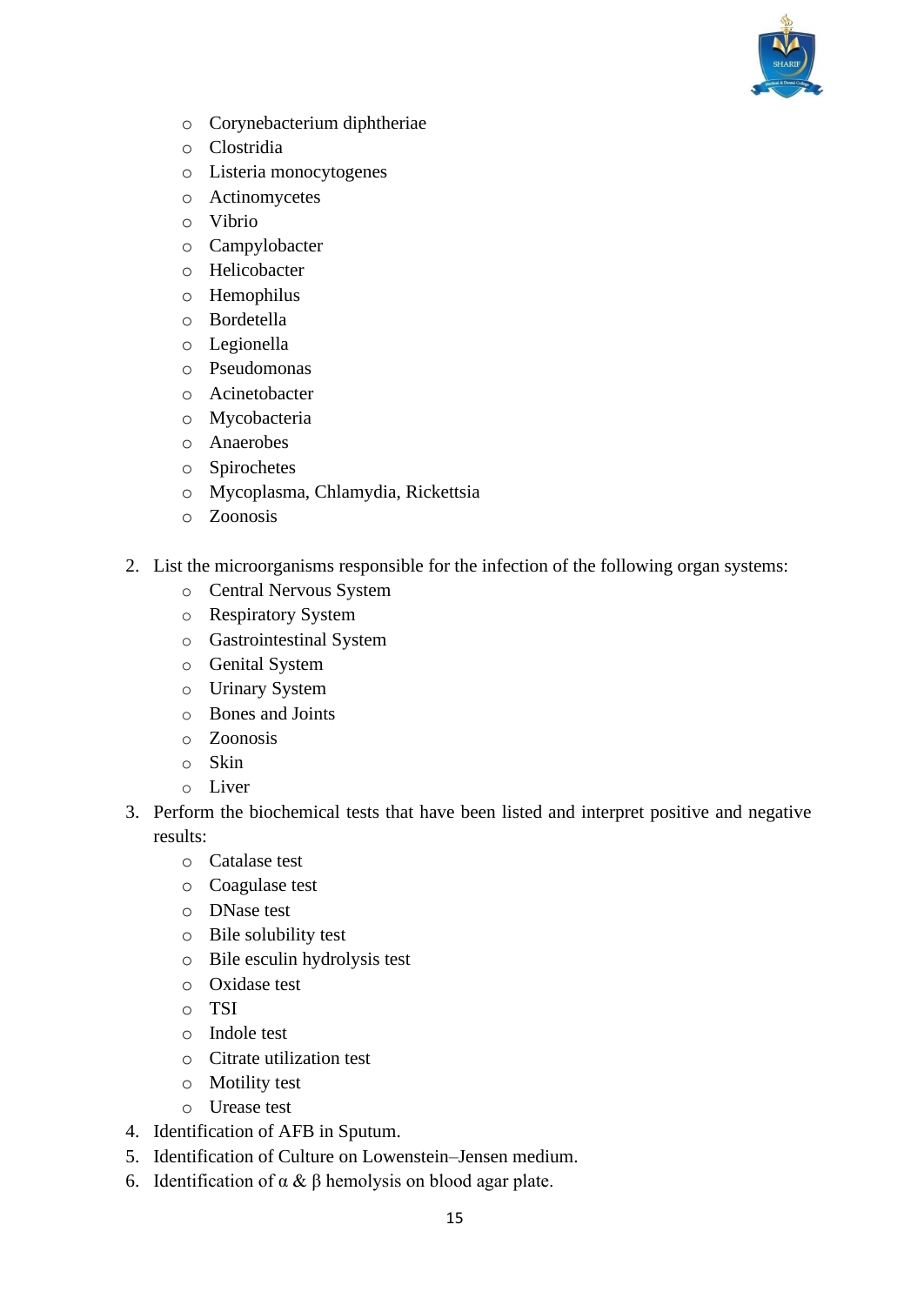

7. Differentiation of LF and NLF on MacConkey and CLED agar plate.

#### **PARASITOLOGY**

By the end of parasitology the students will be able to

- 1. Classify parasites.
- 2. Explain life cycle, mode of transmission, pathogenesis, clinical findings, treatment, prevention and control of the following parasites:
	- o Giardia lamblia
	- o Entamoeba histolytica
	- o Cryptosporidium
	- o Trichomonas vaginalis
	- o Plasmodium species
	- o Leishmania species
	- o Naegleria species
	- o Toxoplasma gondii
	- o Pneumocyctis carinii
	- o Ascaris lumbricoides
	- o Ancylostoma duodenale
	- o Necator americanus
	- o Trichuris trichuria
	- o Enterobius vermicularis
	- o Filaria species
	- o Strongyloides stercoralis
	- o Schistosoma species
	- o Echinococcus species
	- o Taenia Solium
	- o Taenia saginata
	- o Diphyllobothrium latum
	- o Hymenolepis nana
	- o Wuchereia
- 3. Perform stool analysis including physical and microscopic examination and identify cysts / ova.

#### **VIROLOGY**

By the end of virology the students will be able to

- 1. Classify viruses.
- 2. Describe mode of replication of viruses.
- 3. Describe diagnostic techniques of various viral infections.
- 4. Explain morphology general characteristics, pathogenesis, clinical findings, epidemiology, treatment and prevention / control of following viruses:
	- o Mumps
	- o Herpes
	- o Measles
	- o Influenza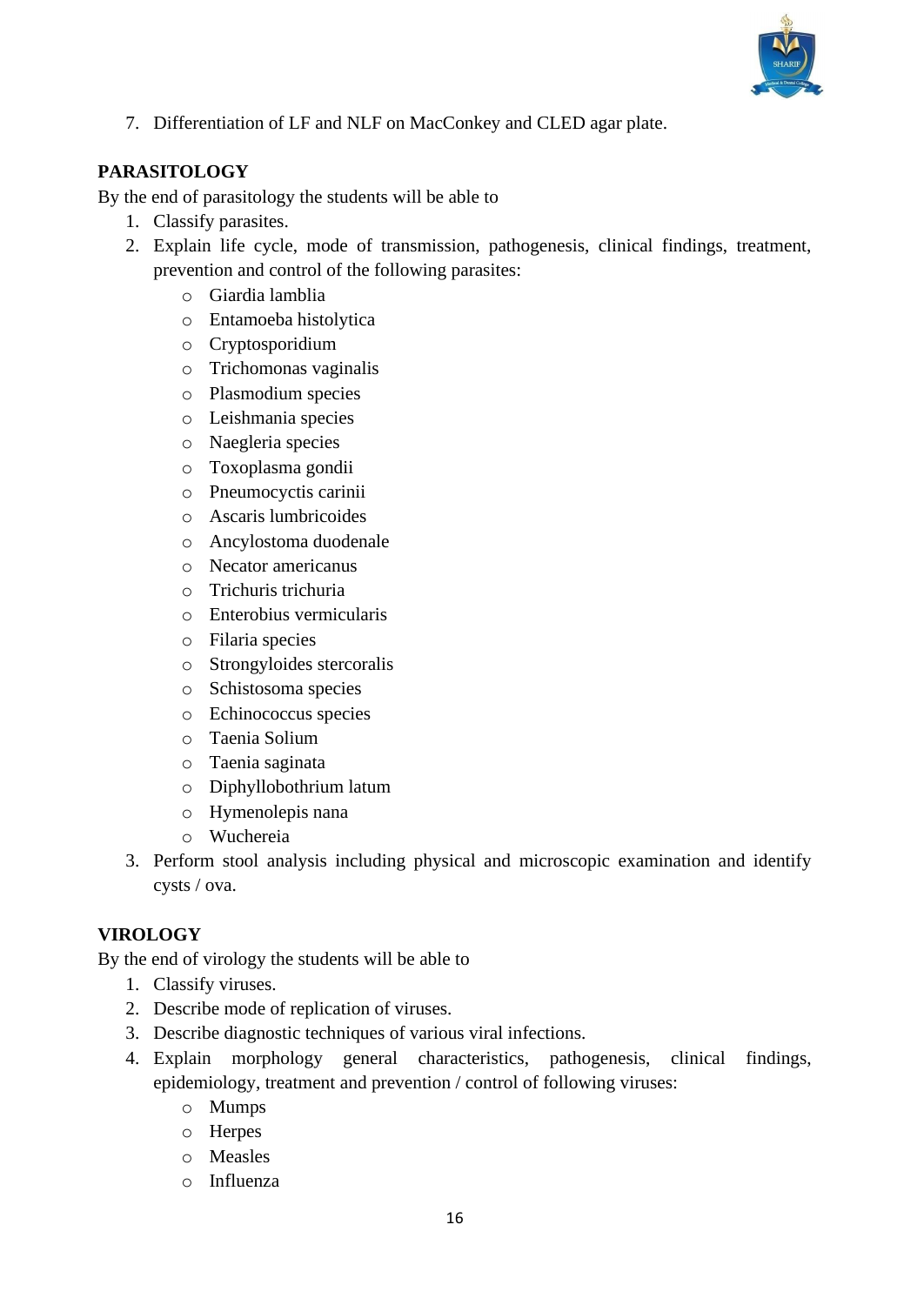

- o Parainfluenza
- o RSV
- o Hepatitis A, B, C, D, E
- o Rota
- o CMV
- o EBV
- o Rubella
- o Chicken Pox
- o HIV
- o Rabies
- o Dengue
- o Ebola
- o Zika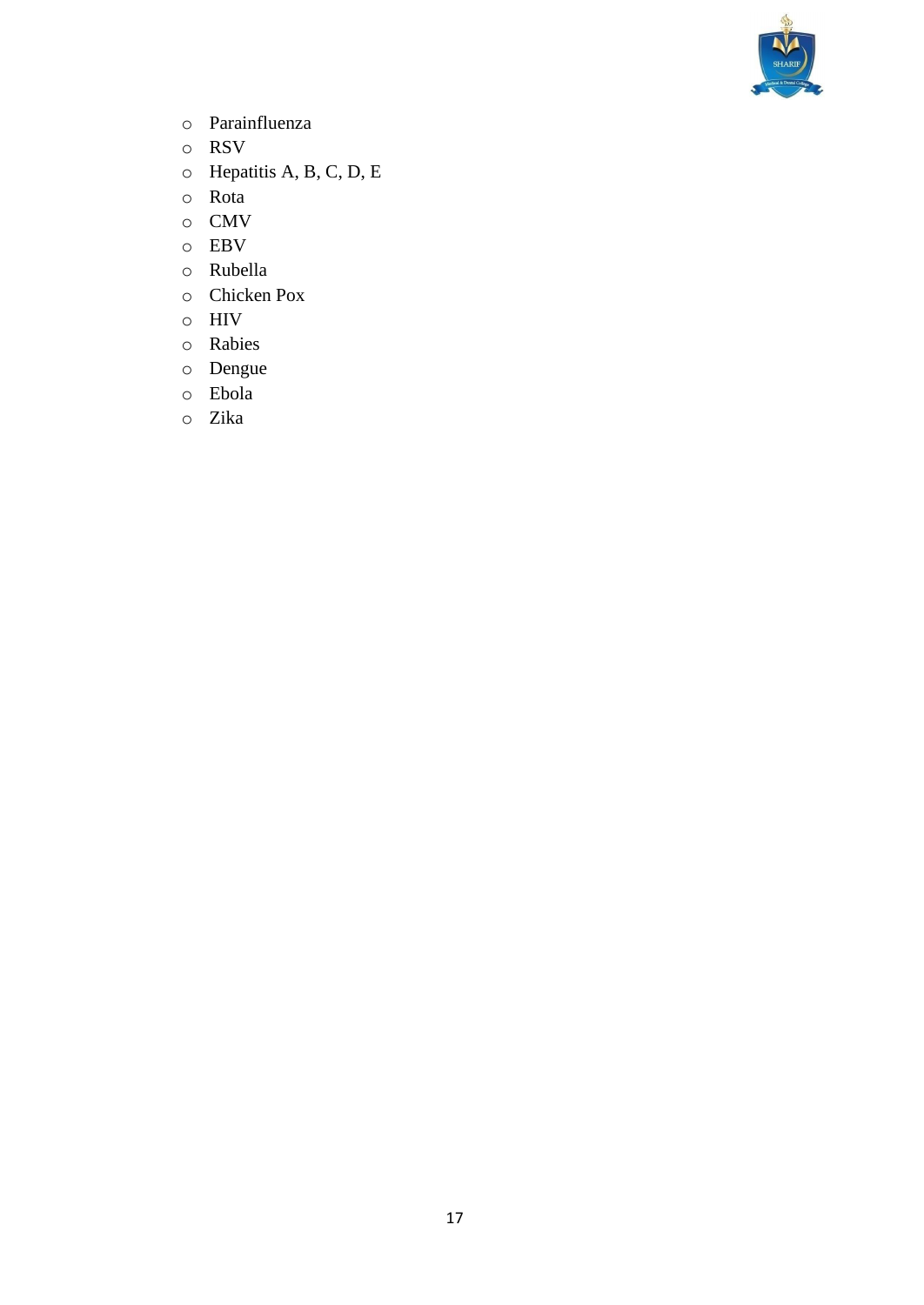

## **ASSESSMENT PLAN**

#### **Formative Assessment:**

It will be carried out throughout the academic year to provide timely feedback to the students and help them to identify learning gaps. It includes surprise quizzes, tests during SGDs and LGIS. They may be graded so that students can judge themselves in comparison with their peers.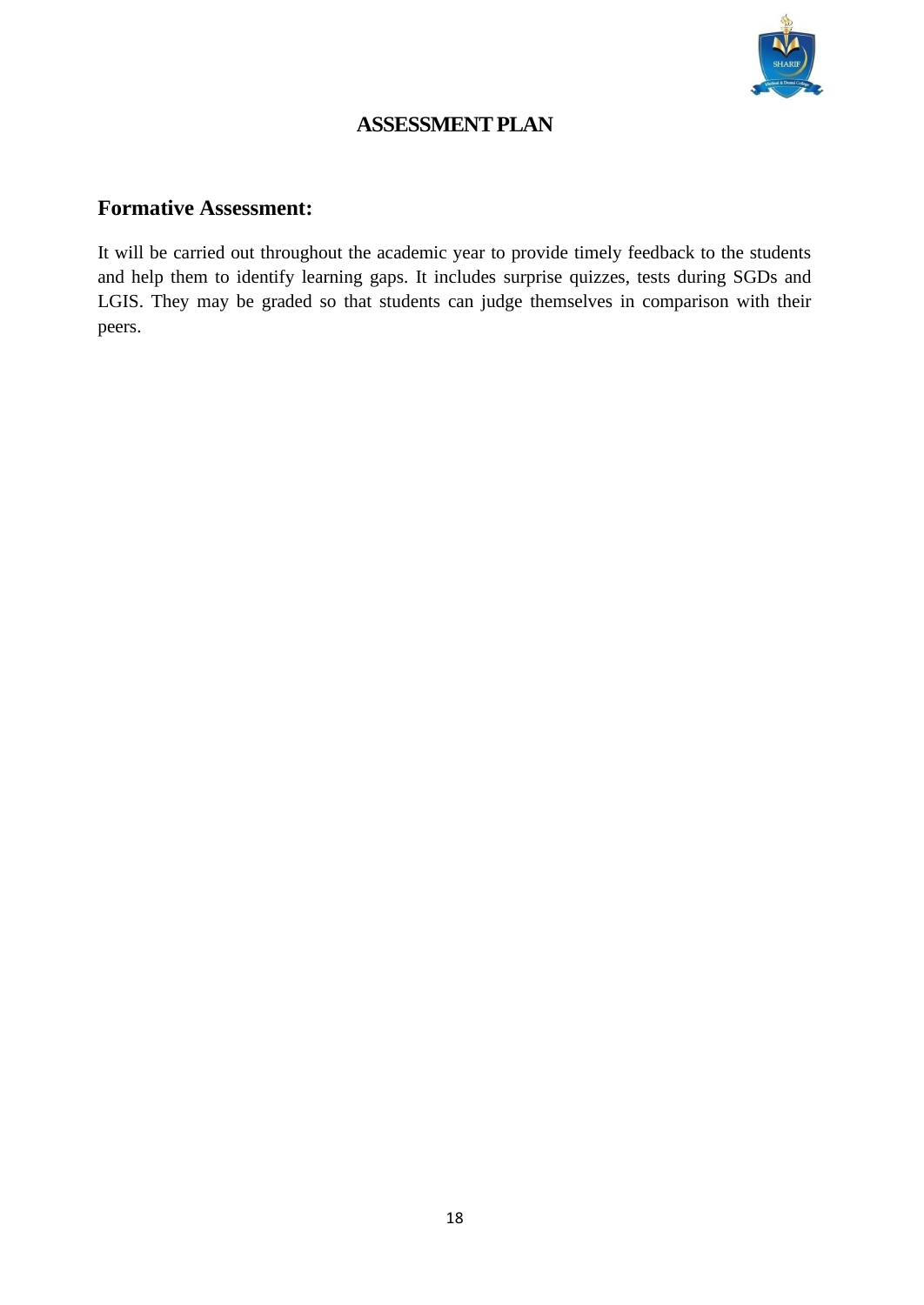

## **LIST OF FACULTY**

| Sr.No | <b>Name</b>            | <b>Designation</b>         | <b>E-mailAddress</b>     |
|-------|------------------------|----------------------------|--------------------------|
| 01    | Dr. Maria Aslam        | Professor & HOD            | mariaaslam77@outlook.com |
| 02    | Dr. M. TahirSaeed      | Professor                  | drtahirsaeed@yahoo.com   |
| 03    | Dr. SaimaInam          | <b>Associate Professor</b> | saimainam@ymail.com      |
| 04    | Dr. Rafiq Ahmed Shahid | <b>Associate Professor</b> | rafiqke@gmail.com        |
| 05    | Dr. MadihaEhsanulHaq   | <b>Assistant Professor</b> | madiha_ehsan@hotmail.com |
| 06    | Dr. UsmanNasir         | <b>Assistant Professor</b> | drusman196@gmail.com     |
| 07    | Dr. Sameen Hassan      | Demonstrator               | sameen.szh@gmail.com     |
| 08    | Dr. SaleehaMaqsood     | Demonstrator               | sawleiha@hotmail.com     |
| 09    | Dr. RemishaZahid       | Demonstrator               | remishax@gmail.com       |
| 10    | Dr. Naveen Bilal       | Demonstrator               | naveenbilal25@gmail.com  |